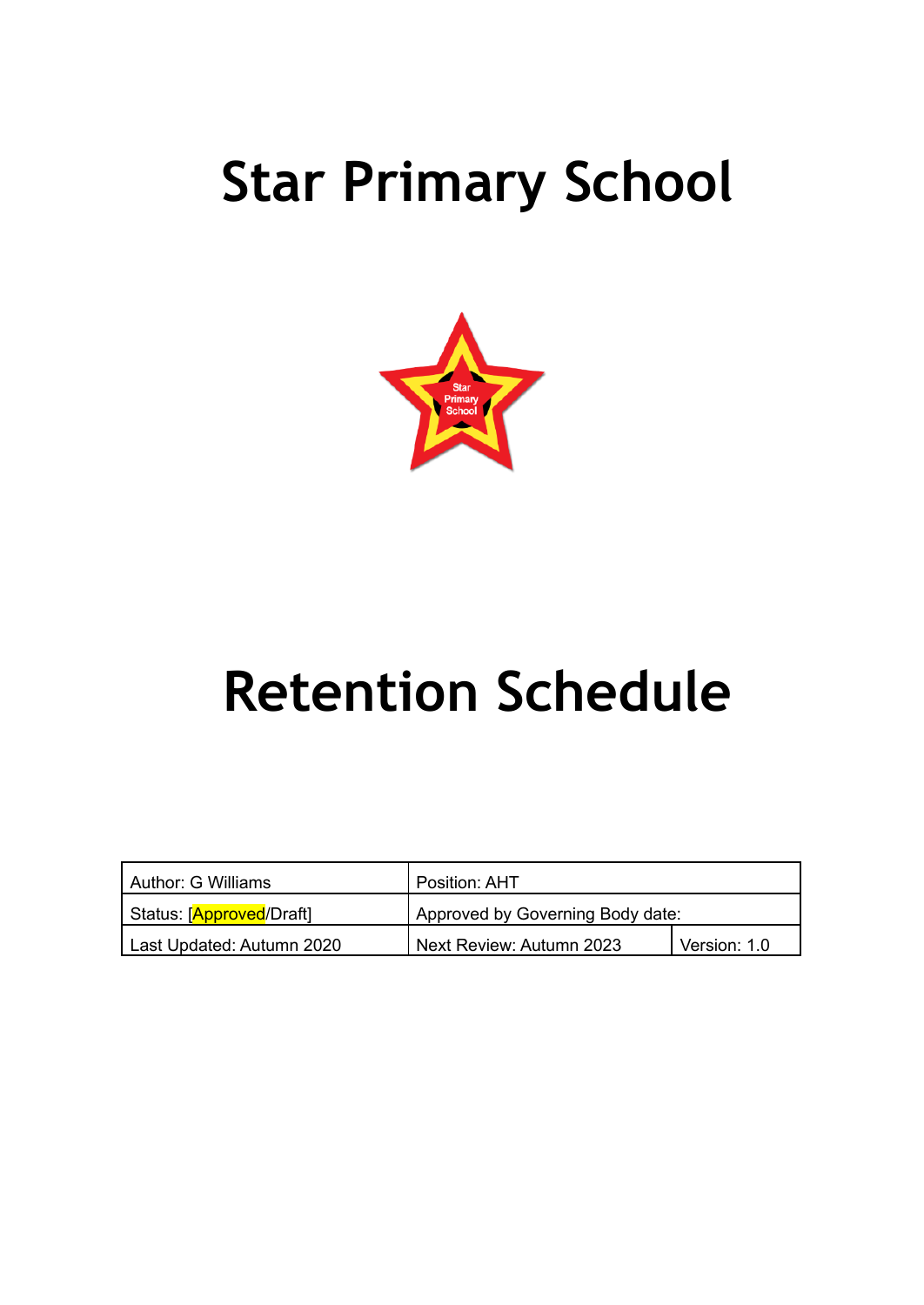# Table of Contents

<span id="page-1-0"></span>

| Introduction                                       | $\overline{2}$ |
|----------------------------------------------------|----------------|
| <b>Limitation of Scope</b>                         | $\overline{2}$ |
| <b>Objectives of the Retention Guidelines</b>      | $\overline{2}$ |
| Transfer of Records to a Record Office             | 3              |
| <b>Destruction of Records</b>                      | 3              |
| <b>General and Miscellaneous records</b>           | 3              |
| <b>Reviewing the Schedule</b>                      | 4              |
| <b>Explanation of Retention Guideline Headings</b> | 4              |
| Governing Body                                     | 5              |
| Management                                         | 6              |
| Admissions                                         | $\overline{7}$ |
| <b>Operational Administration</b>                  | 9              |
| Recruitment                                        | 11             |
| <b>Staff Management</b>                            | 11             |
| <b>Disciplinary &amp; Grievance Process</b>        | 12             |
| Health & Safety                                    | 12             |
| Payroll & Pensions                                 | 14             |
| Risk Management & Insurance                        | 15             |
| Asset Management                                   | 15             |
| <b>Accounts &amp; Statements</b>                   | 15             |
| Contracts 15                                       |                |
| <b>School Funds</b>                                | 16             |
| <b>School Meals</b>                                | 16             |
| Property Management                                | 16             |
| Maintenance                                        | 17             |
| <b>Educational Record</b>                          | 18             |
| <b>Special Educational Needs</b>                   | 20             |
| <b>Statistics &amp; Management Information</b>     | 21             |
| Implementation of Curriculum                       | 21             |
| <b>Educational Visits outside the Classroom</b>    | 22             |
| <b>Walking Bus</b>                                 | 23             |
| <b>Family Liaison</b>                              | 23             |
| 23<br><b>LEA</b>                                   |                |
| <b>Central Government</b>                          | 23             |
| <b>Information Governance</b>                      | 24             |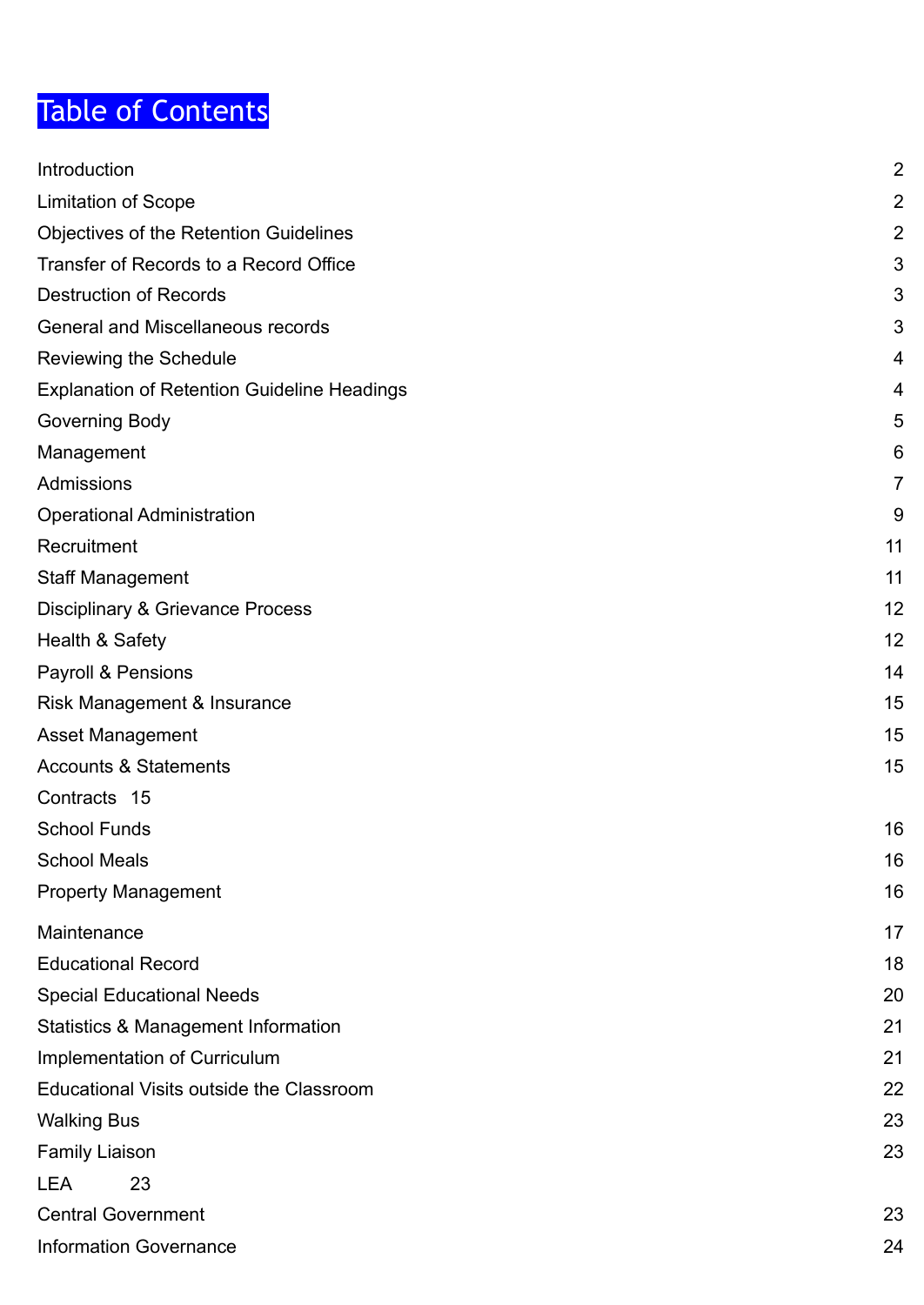Star Primary School's Retention Schedule attempts to identify processes which our records support, rather than identifying individual types of records. This is for two reasons:

- To make the retention period apply to all records independent of any format, i.e. the same rules apply to a paper file, an e-mail or another electronic document
- To allow flexibility in developing the schedule to cover new processes and amend existing ones over time.

The Schedule is intended to cover the lifecycle of records and information from creation through to destruction or permanent preservation.

Records intended for destruction under the Schedule may be destroyed in accordance with the provisions of the Schedule. Backup copies stored on alternative media (server/microfilm/paper) should also be destroyed. This is vital to ensure compliance with the requirements of Data Protection law and Freedom of Information legislation.

Records for permanent preservation should be passed to the County's Record Office or other approved place of deposit

## <span id="page-2-0"></span>**Limitation of Scope**

Very few types of records have specified time periods for retention in law or in official government guidance. Where such advice exists it is included in this Schedule. Where advice does not exist, it is up to us to decide how long we wish to retain records. This Schedule gathers together retention criteria from a comprehensive best practice review of a wide range of organisations across the country.

# <span id="page-2-1"></span>**Objectives of the Retention Guidelines**

The aims of the Guideline are to:

- Prevent the premature destruction of records that need to be retained for a specified period to satisfy legal, financial and other requirements of public administration
- Provide consistency for the destruction of those records not required permanently after specified periods in order to reduce the costs of unnecessary storage
- Promote improved Records Management practices within ECC which gives the public confidence that when information is destroyed it is done so according to well-considered rules.
- <span id="page-2-2"></span>• Assist in identifying records that may be worth preserving permanently as part of the authority's archives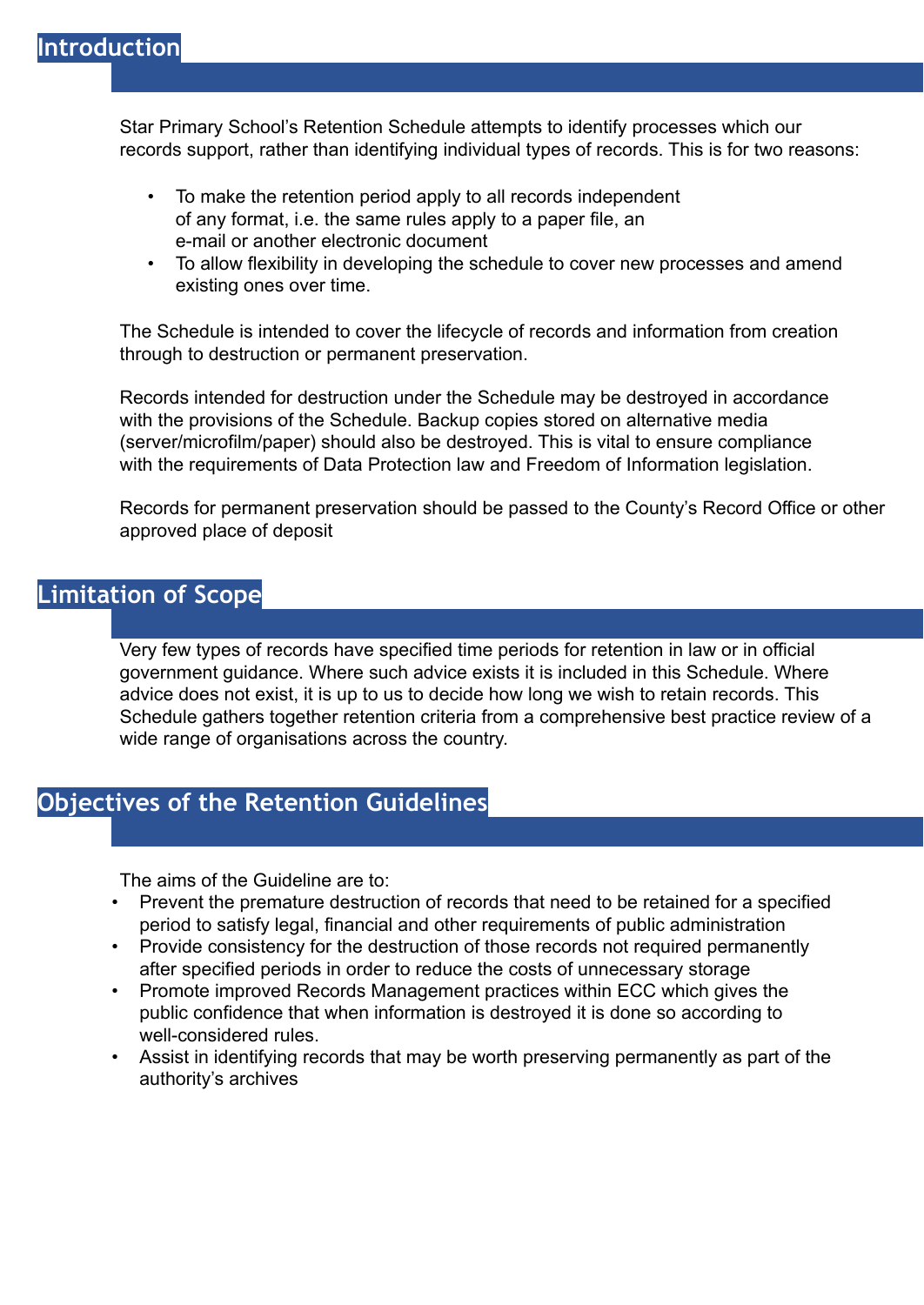# **Transfer of Records to a Record Office**

Records identified in this schedule as 'permanent' are marked 'Offer to Archivist'. The Archivist may choose to select a sample of the records for permanent preservation in the County Archives; the remainder should be destroyed as specified in the Schedule. The sample may be random, selective or purposeful.

'Offer to Archivist for review' is used to indicate record classes where the Archivist will not usually be interested in retaining the class of records, but may wish to retain where there is a public interest in doing so.

Records no longer required for administrative use may still retain sensitive information. The Archivist should be informed of sensitivity at the time of transfer of the material to the archives, and an appropriate closure period agreed. The closure period should comply with Freedom of Information and Data Protection legislation and any internal policy.

Data Protection law provides an exemption for information about identifiable living individuals that is held for research, statistical or historical purposes to be held indefinitely; provided specific requirements are met. It is the responsibility of the Archivist to ensure that further processing of personal data is lawful.

## <span id="page-3-0"></span>**Destruction of Records**

Whenever there is the possibility of litigation, the records and information that are likely to be affected should not be amended or disposed of until the threat of litigation has been removed.

Records that are currently (or known to be in the future) the subject of a Freedom of Information, Data Protection, Environmental Information Regulations etc.; official request or appeal, must not be destroyed until that request or appeal has been completed. To knowingly destroy a record when it is subject to a request/ complaint is an offence.

## <span id="page-3-1"></span>**General and Miscellaneous records**

There are some records that do not need to be kept at all that staff may routinely destroy in the normal course of business. However, the retention schedule must still contain reference and instructions referring to them.

This usually applies to information that is duplicated, unimportant or only of short-term value. Unimportant records or information include:

- 'With compliments' slips
- Catalogues and trade journals
- Telephone message slips
- Non-acceptance of invitations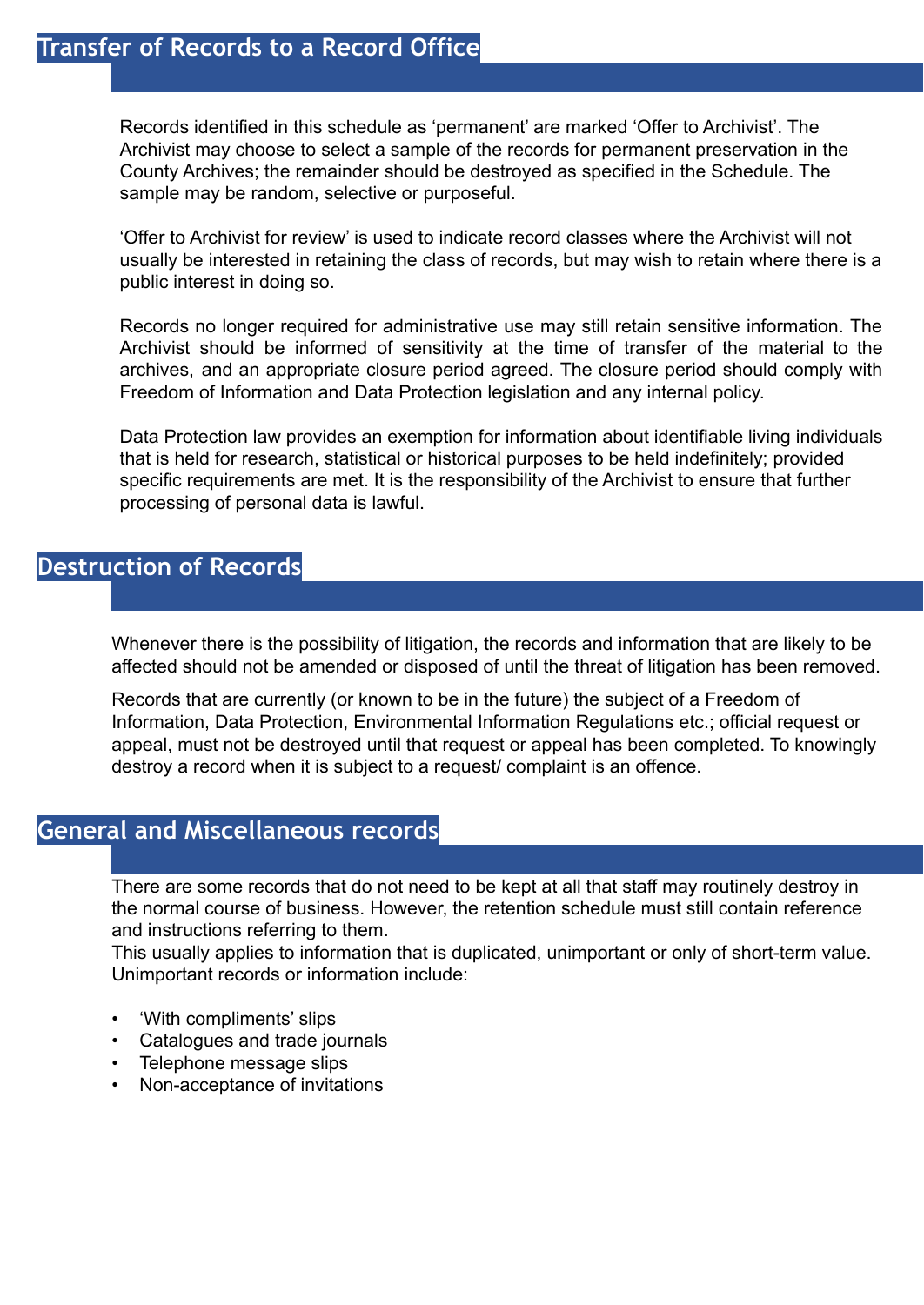- Trivial email messages or notes that are not related to our business
- Requests for stock information such as maps, plans or advertising material
- Out-of-date distribution lists
- Working papers which lead to a final report

Duplicated and superseded material such as manuals, drafts, forms, address books and reference copies of annual reports may be destroyed under this rule. Electronic copies of documents where a hard copy has been printed and filed, and paper faxes after making and filing a photocopy, are also covered.

## <span id="page-4-0"></span>**Reviewing the Schedule**

The schedule will be regularly reviewed and updated to ensure that we are complying with the latest legal advice. These changes will be reflected as soon as possible. Changes will be highlighted so that employees can keep track and modify their practices accordingly. The Schedule will be subject to the timetable for general review of all Information Governance policies.

## <span id="page-4-1"></span>**Explanation of Retention Guideline Headings**

### **REF (Reference Number)**

Each identified function or entry has a unique reference number. This number can be applied to records when archiving to ensure that the correct retention period is applied.

#### **Title**

The Schedule provides a description of a process or an activity that the records support.

## **Data Protection Issues**

Explains whether the records are likely to contain personal data.

## **Statutory Provisions**

Details of any legislation, statutory instrument (SI) or other regulatory guidance which provide direction in how long a record should be retained

## **Retention Period**

This field shows the length of time for which a record should be kept. This period (usually in years) can be applied from the date a record is created, when a record is closed or tied in to another specified activity such as a date of birth.

### **Action to be taken**

This field details any action that should be taken once a retention period has expired, the level of secure destruction and will also specify whether a type of record should be transferred to the County Record Office for permanent preservation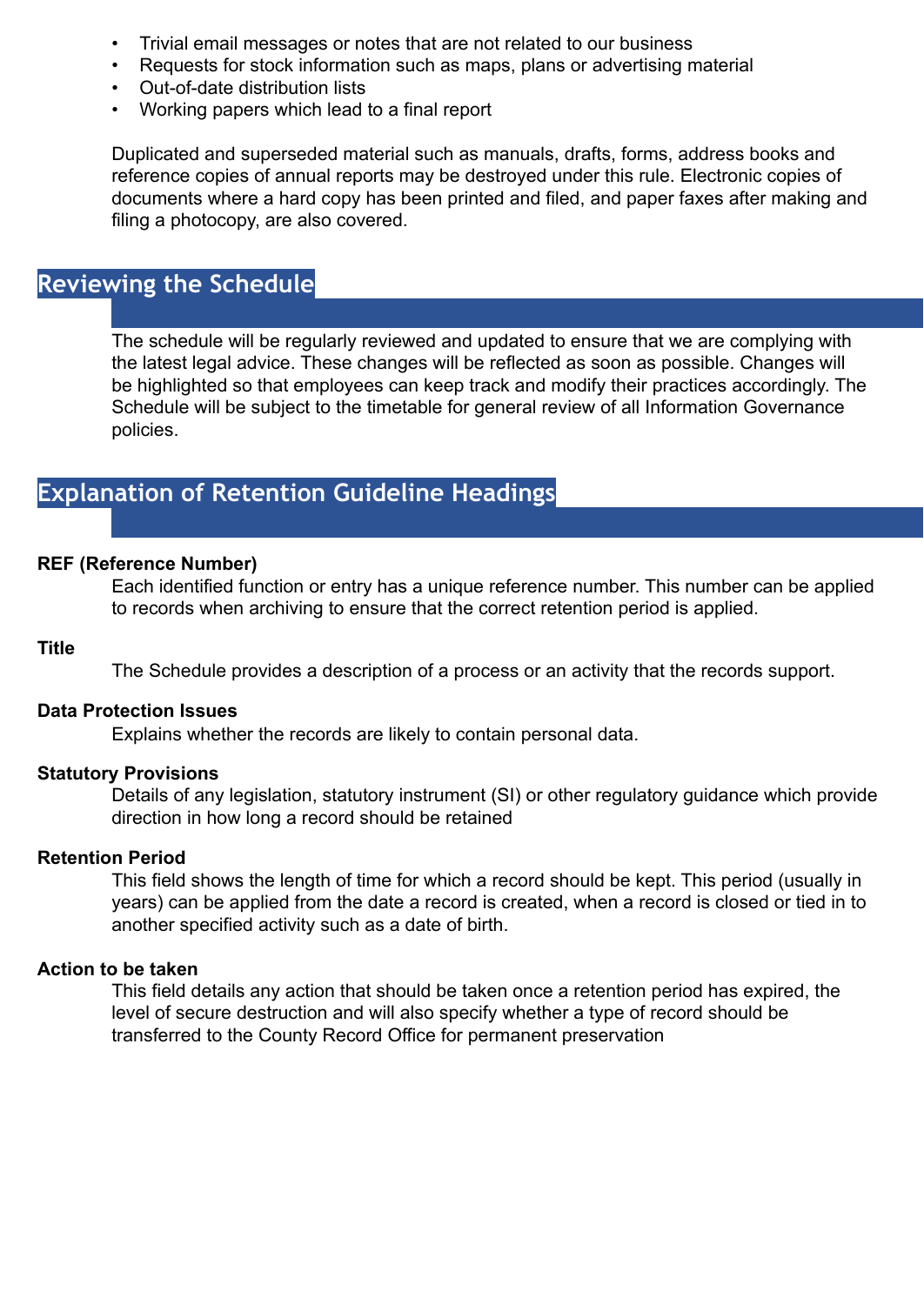# **Management of the School**

<span id="page-5-0"></span>

| Ref.                  | <b>Title</b>                                                                                                    | <b>Data Protection Issues</b>                                                                                        | <b>Statutory</b><br><b>Provisions</b>       | <b>Retention Period</b>                                                                                                                                            |
|-----------------------|-----------------------------------------------------------------------------------------------------------------|----------------------------------------------------------------------------------------------------------------------|---------------------------------------------|--------------------------------------------------------------------------------------------------------------------------------------------------------------------|
| <b>Governing Body</b> |                                                                                                                 |                                                                                                                      |                                             |                                                                                                                                                                    |
| 1.1.1                 | Agendas for Governing Body<br>meetings                                                                          | There may be data protection<br>issues if the meeting is dealing<br>with<br>confidential issues relating to<br>staff |                                             | One copy should be retained with the master<br>set of minutes. All other copies can be<br>disposed of                                                              |
| 1.1.2a                | Minutes of Governing Body<br>meetings: Principal Set (signed)                                                   | There may be data protection<br>issues if the meeting is<br>dealing with confidential<br>issues relating<br>to staff |                                             | <b>PERMANENT</b>                                                                                                                                                   |
| 1.1.2 <sub>b</sub>    | Minutes of Governing Body<br>meetings: Inspection Copies                                                        | lNo.                                                                                                                 |                                             | Date of meeting + 3 years                                                                                                                                          |
| 1.1.3                 | Reports presented to the<br>Governing body                                                                      | There may be data<br>protection issues if the<br>report deals with<br>confidential issues<br>relating to staff       |                                             | Reports should be kept for a minimum of 6<br>years. However, if the minutes refer directly<br>to individual reports then the reports should<br>be kept permanently |
| 1.1.4                 | Meeting papers relating to the<br>annual parents' meeting held under<br>section 33 of the Education Act<br>2002 | No.                                                                                                                  | <b>Education Act</b><br>2002, Section<br>33 | Date of the meeting $+$ a minimum of 6 years                                                                                                                       |
| 1.1.5                 | nstruments of Government<br>including Articles of<br>Association                                                | No.                                                                                                                  |                                             | <b>PERMANENT</b>                                                                                                                                                   |
| 1.1.6                 | Trusts and Endowments managed<br>by the Governing Body                                                          | N <sub>o</sub>                                                                                                       |                                             | <b>PERMANENT</b>                                                                                                                                                   |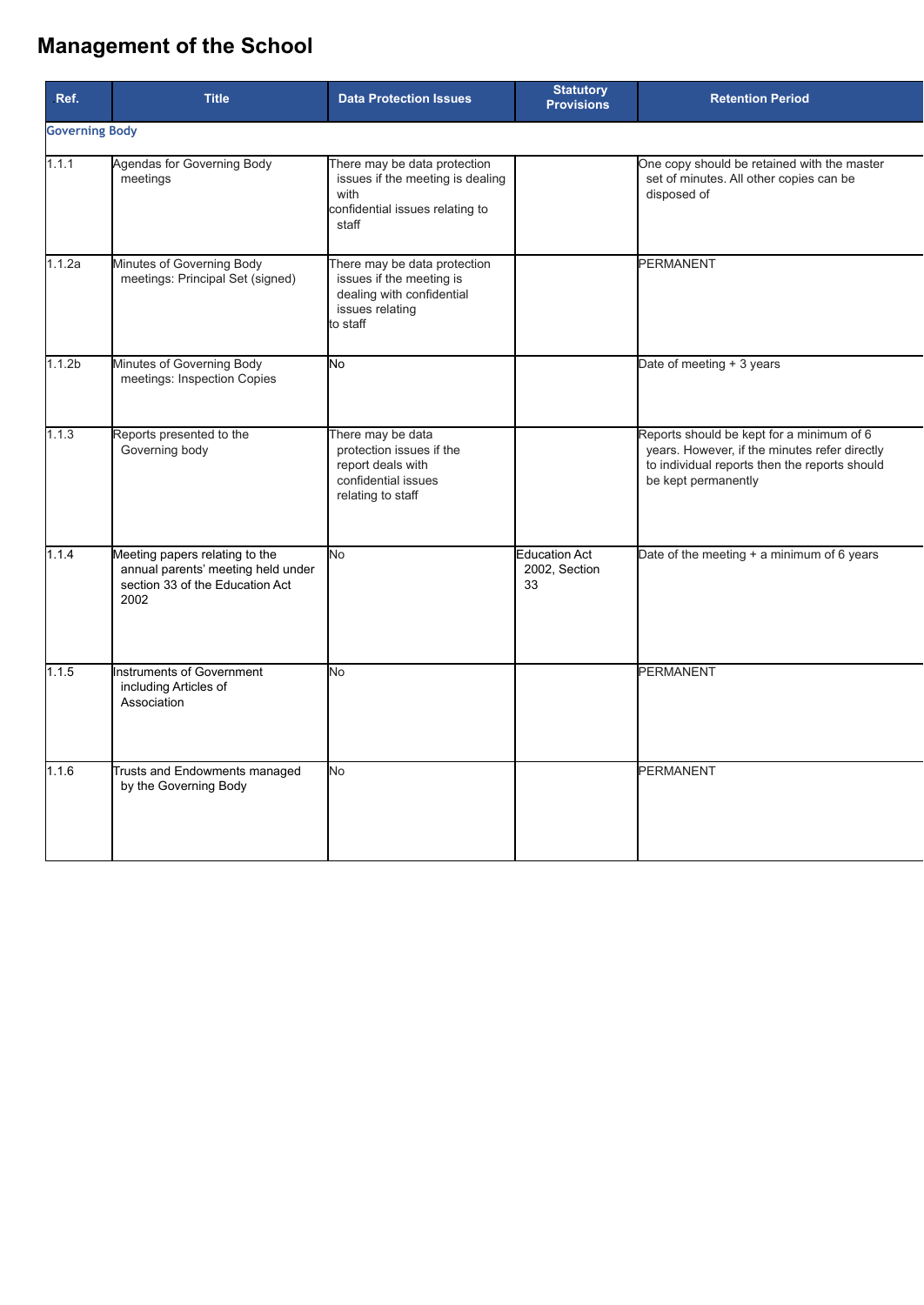<span id="page-6-0"></span>

| 1.1.7      | Action plans created and<br>administered by the Governing<br>Body                                                                                  | No                                                                                                              |                                                                                                                 | Life of the action plan $+3$ years                                                                                                     |
|------------|----------------------------------------------------------------------------------------------------------------------------------------------------|-----------------------------------------------------------------------------------------------------------------|-----------------------------------------------------------------------------------------------------------------|----------------------------------------------------------------------------------------------------------------------------------------|
| 1.1.8      | Policy documents created and<br>administered by the Governing Body                                                                                 | No                                                                                                              |                                                                                                                 | Life of the policy $+3$ years                                                                                                          |
| 1.1.9      | Records relating to complaints<br>dealt with by the Governing Body                                                                                 | Yes                                                                                                             |                                                                                                                 | Date of the resolution of the complaint<br>+ a minimum of 6 years then review for further<br>retention in case of contentious disputes |
| 1.1.10     | Annual Reports created under the<br>requirements of the Education<br>(Governor's Annual Reports)<br>(England) (Amendment) Regulations<br>2002      | No                                                                                                              | <b>Education (Governor's</b><br>Annual Reports) (England)<br>(Amendment) Regulations<br>2002<br>SI 2002 No 1171 | Date of report + 10 years                                                                                                              |
| 1.1.11     | Proposals concerning the change of<br>status of a maintained school<br>including Specialist Status Schools<br>and Academies                        | No                                                                                                              |                                                                                                                 | Date proposal accepted or declined + 3 years                                                                                           |
| 1.1.12     | Governor File. Information which the<br>school holds about a Governor<br>including contact details, published<br>details and consents for data use | Yes                                                                                                             |                                                                                                                 | Date of leaving the role + 1 year                                                                                                      |
| Management |                                                                                                                                                    |                                                                                                                 |                                                                                                                 |                                                                                                                                        |
| 1.2.1      | Log books of activity in the school<br>maintained by the Head Teacher                                                                              | There may be data<br>protection issues if the<br>log book refers to<br>individual pupils or<br>members of staff |                                                                                                                 | Date of last entry in the book + a minimum of<br>6 years then review                                                                   |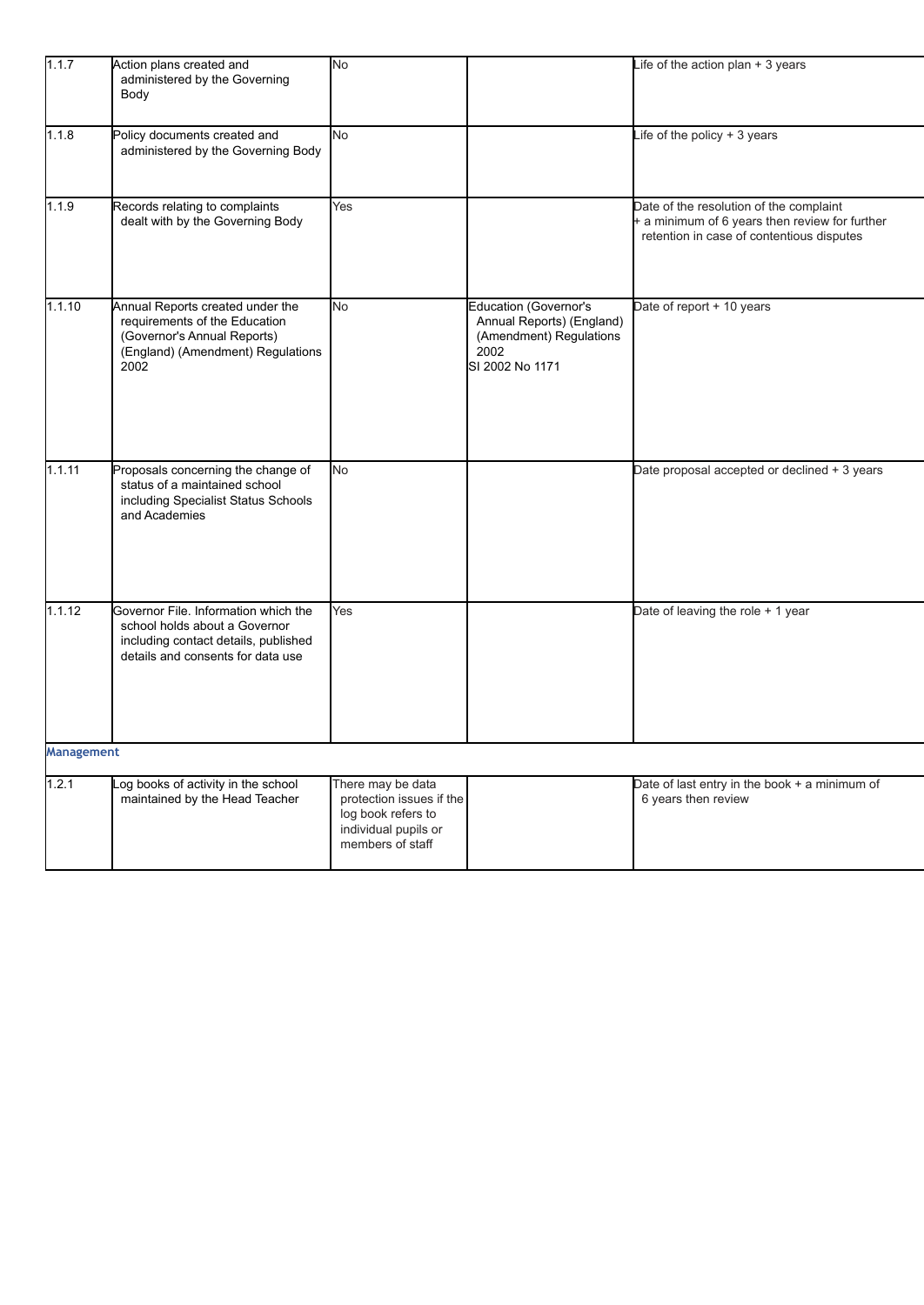<span id="page-7-0"></span>

| 1.2.2             | Minutes of Senior Management<br>Team meetings and the meetings<br>of other internal administrative<br>bodies                                             | There may be data protection issues if<br>the minutes refers to individual<br>pupils or members of staff        |                                                                                                                                                                                                                | Date of the<br>meeting $+3$<br>years then<br>review         | <b>SECURE</b><br><b>DISPOSAL</b> |
|-------------------|----------------------------------------------------------------------------------------------------------------------------------------------------------|-----------------------------------------------------------------------------------------------------------------|----------------------------------------------------------------------------------------------------------------------------------------------------------------------------------------------------------------|-------------------------------------------------------------|----------------------------------|
| 1.2.3             | Reports created by the Head<br>Teacher or the Management<br>Team                                                                                         | There may be data protection issues<br>if the report refers to individual<br>pupils or members of staff         |                                                                                                                                                                                                                | Date of the report +<br>a minimum of 3<br>years then review | <b>SECURE</b><br><b>DISPOSAL</b> |
| 1.2.4             | Records created by head teachers,<br>deputy head teachers, heads of<br>year and other members of<br>staff with administrative<br>responsibilities        | There may be data protection issues<br>if the records refer to individual<br>pupils or members of staff         |                                                                                                                                                                                                                | Current academic<br>year + 6 years<br>then review           | <b>SECURE</b><br><b>DISPOSAL</b> |
| 1.2.5             | Correspondence created by head<br>teachers, deputy head teachers,<br>heads of year and other members<br>of staff with administrative<br>responsibilities | There may be data protection issues if<br>the correspondence refers to<br>individual pupils or members of staff |                                                                                                                                                                                                                | Date of<br>correspond<br>$ence + 3$<br>years then<br>review | <b>SECURE</b><br><b>DISPOSAL</b> |
| 1.2.6             | Professional Development Plans                                                                                                                           | Yes                                                                                                             |                                                                                                                                                                                                                | Life of the plan $+6$<br>years                              | <b>SECURE</b><br><b>DISPOSAL</b> |
| 1.2.7             | School Development<br>Plans                                                                                                                              | <b>No</b>                                                                                                       |                                                                                                                                                                                                                | Life of the plan $+3$<br>years                              | <b>SECURE</b><br><b>DISPOSAL</b> |
| <b>Admissions</b> |                                                                                                                                                          |                                                                                                                 |                                                                                                                                                                                                                |                                                             |                                  |
| 1.3.1             | All records relating to the creation<br>and implementation of the School<br>Admissions' Policy                                                           | No                                                                                                              | <b>School Admissions</b><br>Code Statutory<br>guidance for<br>admission<br>authorities, governing<br>bodies, local<br>authorities, schools<br>adjudicators and<br>admission appeals<br>panels December<br>2014 | Life of the policy $+3$ SECURE<br>years then review         | <b>DISPOSAL</b>                  |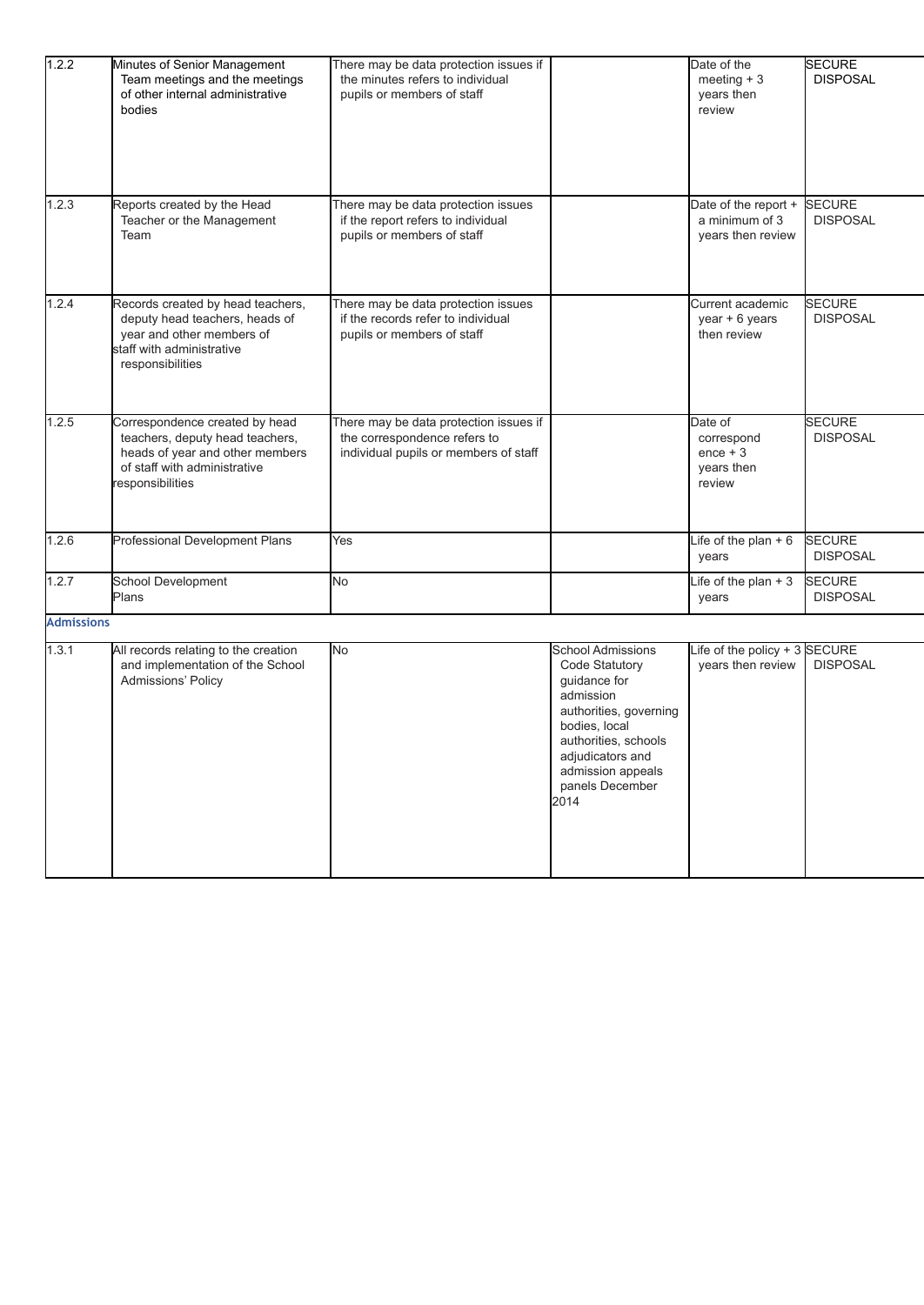| 1.3.2 | Admissions - if the admission is<br>successful                         | Yes | School Admissions Code<br>Statutory guidance for<br>admission authorities,<br>governing bodies, local<br>authorities, schools<br>adjudicators and<br>admission appeals<br>panels December 2014           | Date of admission + 1 year                                                                                                                  |
|-------|------------------------------------------------------------------------|-----|----------------------------------------------------------------------------------------------------------------------------------------------------------------------------------------------------------|---------------------------------------------------------------------------------------------------------------------------------------------|
| 1.3.3 | Admissions - Unsuccessful -<br>Appeal If the appeal is<br>unsuccessful | Yes | <b>School Admissions Code</b><br>Statutory guidance for<br>admission authorities,<br>governing bodies, local<br>authorities, schools<br>adjudicators and<br>admission appeals<br>panels December 2014    | Resolution of case + 1 year                                                                                                                 |
| 1.3.4 | Admissions - Unsuccessful - No<br>Appeal                               | Yes | <b>School Admissions Code</b><br>Statutory guidance for<br>admission authorities,<br>governing bodies, local<br>authorities, schools<br>adjudicators and<br>admission appeals panels<br>December<br>2014 | Academic Year it relates to + 1 year                                                                                                        |
| 1.3.5 | Register of Admissions                                                 | Yes | School attendance:<br>Departmental advice for<br>maintained schools,<br>academies,                                                                                                                       | Every entry in the admission<br>register must be preserved for<br>a period of three years after<br>the date on which the entry<br>was made. |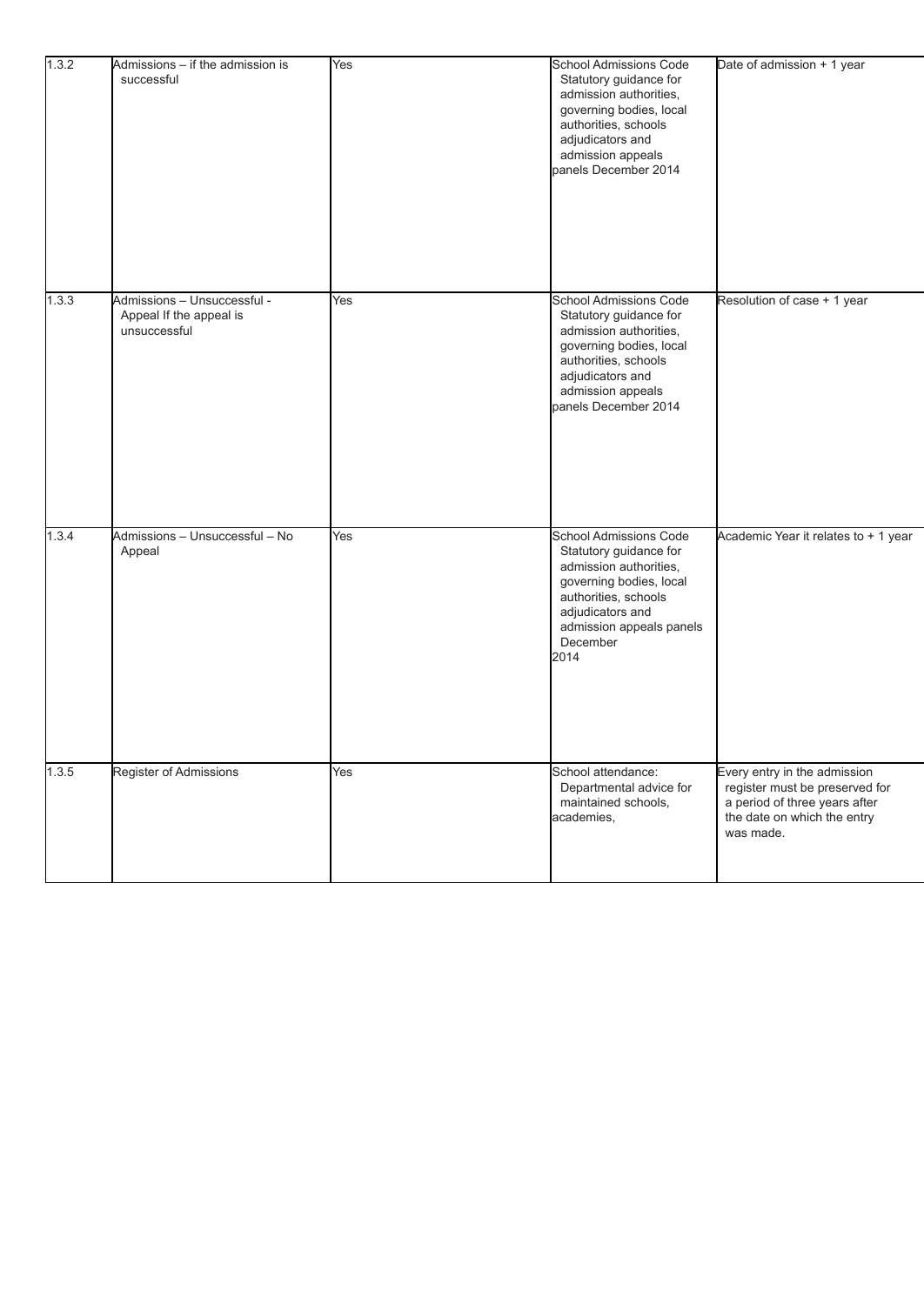<span id="page-9-0"></span>

|                    |                                                                                                                                                                  |           | local authorities October<br>2014                                                                                                                                                                     |                                                       |
|--------------------|------------------------------------------------------------------------------------------------------------------------------------------------------------------|-----------|-------------------------------------------------------------------------------------------------------------------------------------------------------------------------------------------------------|-------------------------------------------------------|
| 1.3.6              | Proofs of address supplied by parents<br>as part of the admissions process                                                                                       | Yes       | <b>School Admissions Code</b><br>Statutory guidance for<br>admission authorities,<br>governing bodies, local<br>authorities, schools<br>adjudicators and<br>admission appeals<br>panels December 2014 | Current year + 1 year                                 |
| 1.3.7a             | Supplementary Information form<br>including additional information<br>such as religion, medical conditions<br>etc: For<br>successful admissions                  | Yes       |                                                                                                                                                                                                       | This information should be<br>added to the pupil file |
| 1.3.7 <sub>b</sub> | Supplementary Information form<br>including additional information<br>such as religion, medical conditions<br>etc: For<br>unsuccessful admissions (Appeals)      | Yes       |                                                                                                                                                                                                       | Until appeals process completed                       |
| 1.3.7c             | Supplementary Information form<br>including additional information<br>such as religion, medical conditions<br>etc: For<br>unsuccessful admissions (NO<br>Appeal) | Yes       |                                                                                                                                                                                                       | Academic year + 1 year                                |
|                    | <b>Operational Administration</b>                                                                                                                                |           |                                                                                                                                                                                                       |                                                       |
| 1.4.1              | General file series                                                                                                                                              | <b>No</b> |                                                                                                                                                                                                       | Current year + 5 years then REVIEW                    |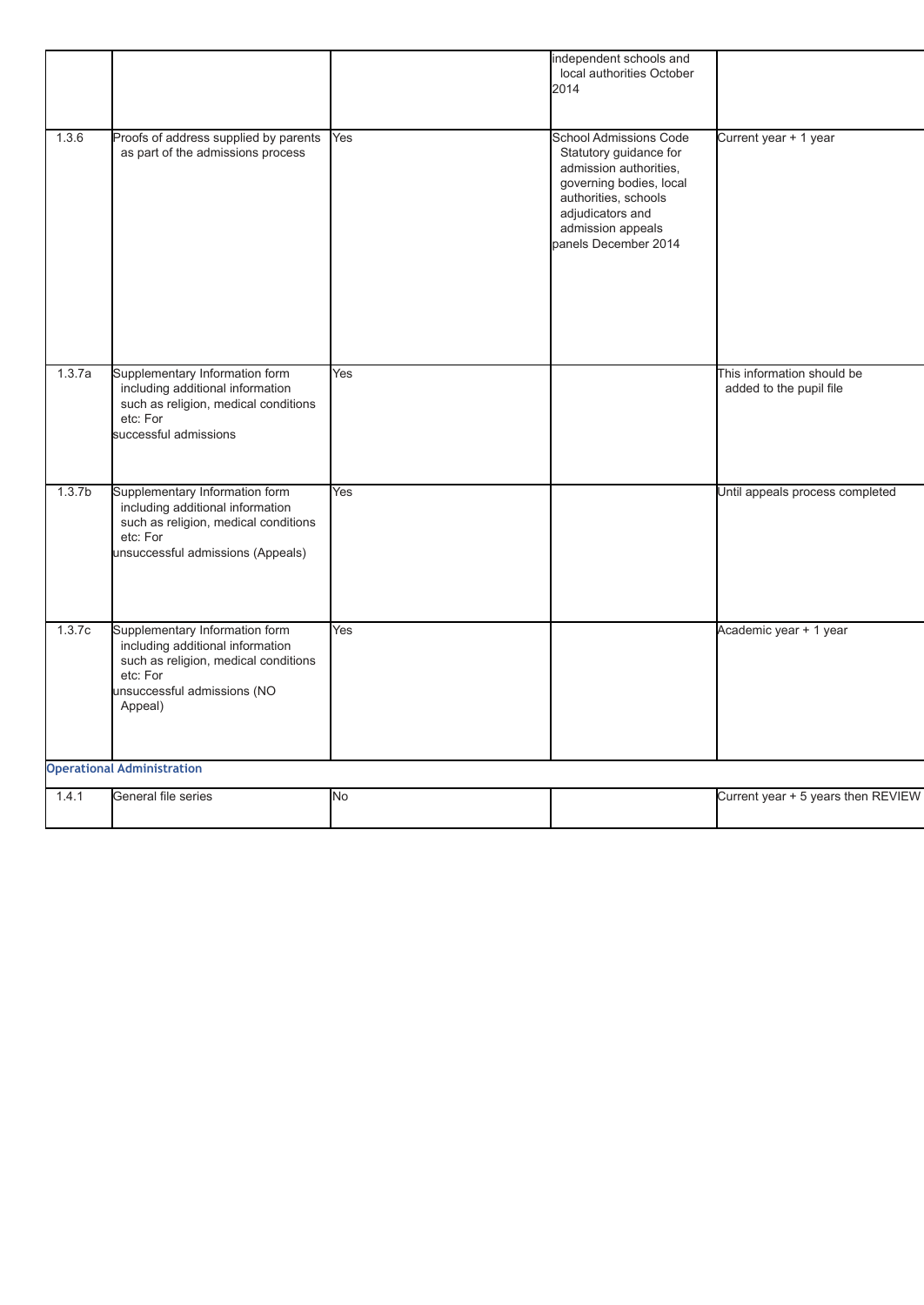<span id="page-10-0"></span>

| 1.4.2 | Records relating to the creation and<br>publication of the school brochure or<br>prospectus                                   | <b>No</b>      | Current year + 3 years             |
|-------|-------------------------------------------------------------------------------------------------------------------------------|----------------|------------------------------------|
| 1.4.3 | Records relating to the creation and<br>distribution of circulars to staff.<br>parents<br>or pupils                           | <b>No</b>      | Current year + 1 year              |
| 1.4.4 | Newsletters and other items<br>with a short<br>operational use                                                                | N <sub>o</sub> | Current year + 1 year              |
| 1.4.5 | Visitors' Books and Signing<br>in Sheets                                                                                      | Yes            | Current year + 6 years then REVIEW |
| 1.4.6 | Records relating to the creation and<br>management of Parent Teacher<br>Associations and/or Old<br><b>Pupils Associations</b> | <b>No</b>      | Current year + 6 years then REVIEW |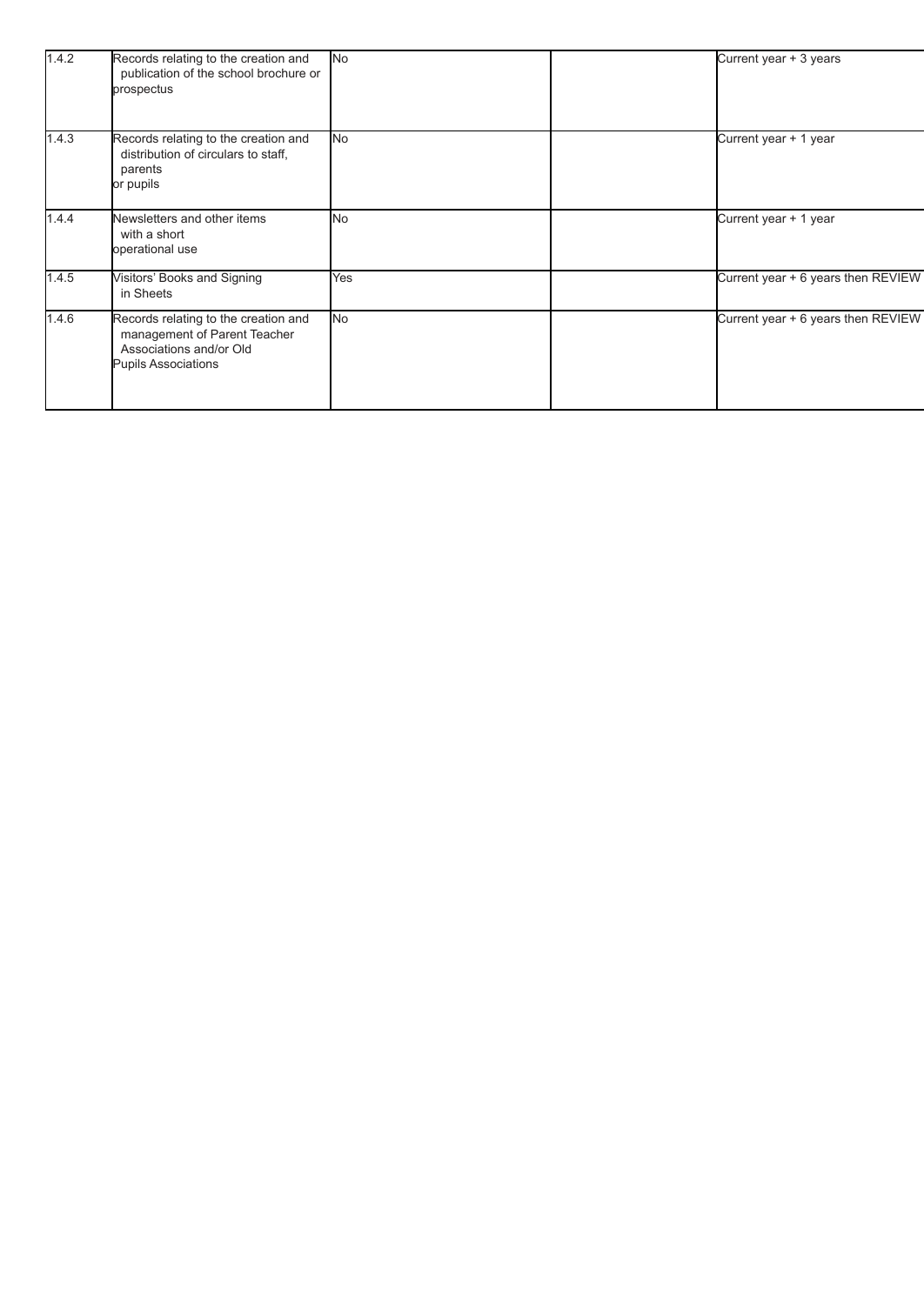#### **Human Resources**

<span id="page-11-1"></span><span id="page-11-0"></span>

| Ref.                    | <b>Title</b>                                                                                             | <b>Data Protection Issues</b> | <b>Statutory</b><br><b>Provisions</b>                                                                                                                                            | <b>Retention Period</b>                                                                                                                                                                                                                                          |
|-------------------------|----------------------------------------------------------------------------------------------------------|-------------------------------|----------------------------------------------------------------------------------------------------------------------------------------------------------------------------------|------------------------------------------------------------------------------------------------------------------------------------------------------------------------------------------------------------------------------------------------------------------|
| <b>Recruitment</b>      |                                                                                                          |                               |                                                                                                                                                                                  |                                                                                                                                                                                                                                                                  |
| 2.1.1                   | All records leading up to the<br>appointment of a new Head<br>teacher                                    | Yes                           |                                                                                                                                                                                  | Date of appointment + 6 years                                                                                                                                                                                                                                    |
| 2.1.2                   | All records leading up to the<br>appointment of a new member of<br>$stat -$<br>unsuccessful candidates   | <b>Yes</b>                    |                                                                                                                                                                                  | Date of appointment of<br>successful candidate + 6<br>months                                                                                                                                                                                                     |
| 2.1.3                   | All records leading up to the<br>appointment of a new member of<br>$stat -$<br>successful candidate      | Yes                           |                                                                                                                                                                                  | All the relevant information<br>should be added to the staff<br>personal file (see below) and all<br>other information<br>retained for                                                                                                                           |
| 2.1.4                   | Pre-employment vetting information -<br><b>DBS Checks</b>                                                | No.                           | <b>DBS Update Service</b><br>Employer Guide June<br>2014: Keeping children<br>safe in education. July<br>2015 (Statutory Guidance<br>from Dept. of Education)<br>Sections 73, 74 | The school does not have to keep<br>copies of DBS certificates. If the<br>school does so the copy must<br>NOT be retained for more than<br>6 months                                                                                                              |
| 2.1.5                   | Proofs of identity collected as part of<br>the process of checking "portable"<br>enhanced DBS disclosure | Yes                           |                                                                                                                                                                                  | Where possible these should be<br>checked and a note kept of what<br>was seen and what has been<br>checked. If it is felt necessary to<br>keep copy documentation then this<br>should be placed on the member of<br>staff's<br>personal file                     |
| 2.1.6                   | Pre-employment vetting information -<br>Evidence proving the right to work in<br>the United Kingdom4     | Yes                           | An employer's guide to<br>right to work checks<br>[Home Office May<br>2015]                                                                                                      | Where possible these documents<br>should be added to the Staff<br>Personal File [see below], but if<br>they are kept separately then<br>the Home Office requires that<br>the documents are kept for<br>termination of Employment plus<br>not less than two years |
| <b>Staff Management</b> |                                                                                                          |                               |                                                                                                                                                                                  |                                                                                                                                                                                                                                                                  |
| 2.2.1                   | <b>Staff Personal File</b>                                                                               | Yes                           | Limitation Act 1980<br>(Section 2)                                                                                                                                               | Termination of Employment + 6 years                                                                                                                                                                                                                              |
| 2.2.2                   | Timesheets                                                                                               | Yes                           |                                                                                                                                                                                  | Current year + 6 years                                                                                                                                                                                                                                           |
| 2.2.3                   | Annual appraisal/<br>assessment records                                                                  | Yes                           |                                                                                                                                                                                  | Current year + 5 years                                                                                                                                                                                                                                           |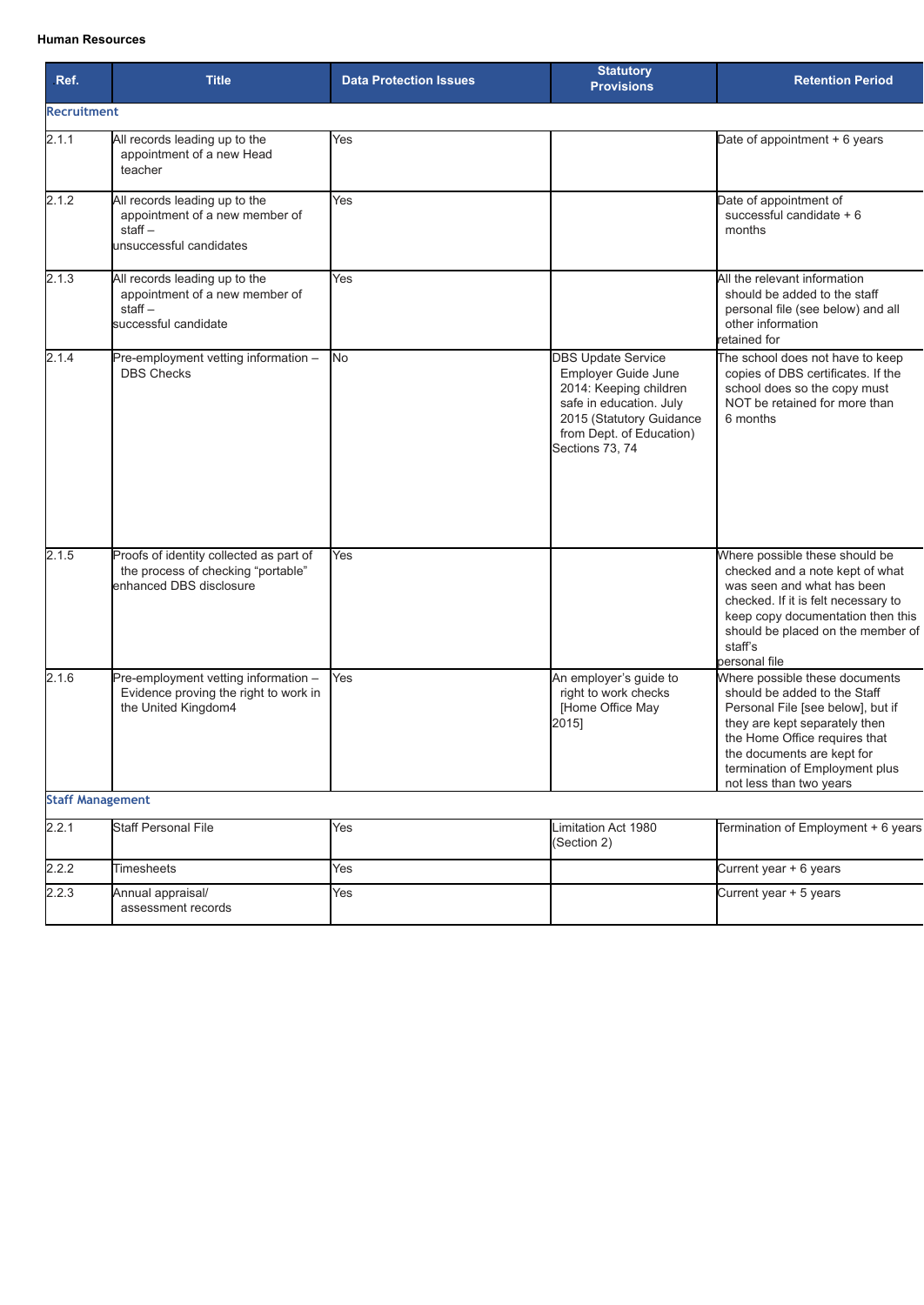<span id="page-12-0"></span>

|                            | <b>Disciplinary &amp; Grievance Process</b>                                                                             |     |                                                                                                                                                                                                                                                                   |                                                                                                                                                                                                                                                                                                                                      |
|----------------------------|-------------------------------------------------------------------------------------------------------------------------|-----|-------------------------------------------------------------------------------------------------------------------------------------------------------------------------------------------------------------------------------------------------------------------|--------------------------------------------------------------------------------------------------------------------------------------------------------------------------------------------------------------------------------------------------------------------------------------------------------------------------------------|
| 2.3.1                      | Allegation of a child protection<br>nature against a member of staff<br>including where the allegation is<br>unfounded5 | Yes | 'Keeping children safe in<br>education Statutory<br>guidance for schools and<br>colleges March 2015";<br>"Working together to<br>safeguard children. A<br>guide to inter- agency<br>working to safeguard and<br>promote the<br>welfare of children March<br>2015" | Until the person's normal<br>retirement age or 10 years from<br>the date of the allegation<br>whichever is the longer then<br>REVIEW. Note allegations that<br>are found to be malicious<br>should be removed from<br>personnel files. If found they are<br>to be kept on the file and a copy<br>provided to the person<br>concerned |
| 2.3.2a                     | Disciplinary Proceedings oral<br>warning                                                                                | Yes |                                                                                                                                                                                                                                                                   | Date of warning6 + 6 months                                                                                                                                                                                                                                                                                                          |
| 2.3.2 <sub>b</sub>         | Disciplinary Proceedings written<br>warning - level 1                                                                   | Yes |                                                                                                                                                                                                                                                                   | Date of warning + 6 months                                                                                                                                                                                                                                                                                                           |
| 2.3.2c                     | Disciplinary Proceedings written<br>warning - level 2                                                                   | Yes |                                                                                                                                                                                                                                                                   | Date of warning + 12 months                                                                                                                                                                                                                                                                                                          |
| 2.3.2d                     | Disciplinary Proceedings final<br>warning                                                                               | Yes |                                                                                                                                                                                                                                                                   | Date of warning + 18 months                                                                                                                                                                                                                                                                                                          |
| 2.3.2e                     | Disciplinary Proceedings case not<br>found                                                                              | Yes |                                                                                                                                                                                                                                                                   | If the incident is child protection<br>related then see above<br>otherwise dispose of at the<br>conclusion of the case                                                                                                                                                                                                               |
| <b>Health &amp; Safety</b> |                                                                                                                         |     |                                                                                                                                                                                                                                                                   |                                                                                                                                                                                                                                                                                                                                      |
| 2.4.1                      | <b>Health and Safety Policy</b><br><b>Statements</b>                                                                    | No  |                                                                                                                                                                                                                                                                   | Life of policy + 3 years                                                                                                                                                                                                                                                                                                             |
| 2.4.2                      | Health and Safety Risk<br>Assessments                                                                                   | No  |                                                                                                                                                                                                                                                                   | Life of risk assessment + 3 years                                                                                                                                                                                                                                                                                                    |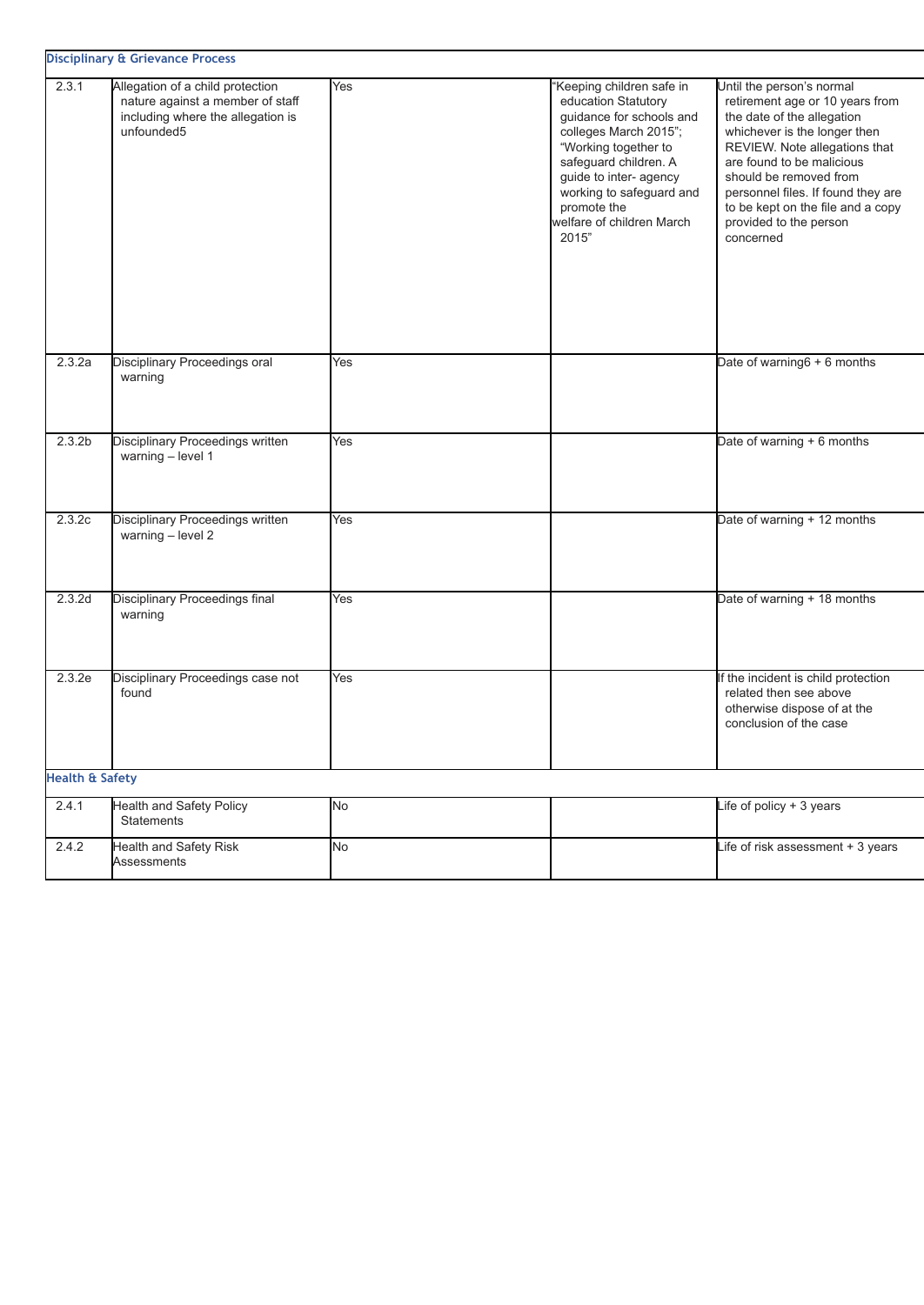| 2.4.4a<br><b>Accident Reporting Adults</b><br>Yes<br>Social Security (Claims<br>Date of the incident + 6 years<br>and Payments)<br>Regulations 1979<br>Regulation 25. Social<br>Security Administration<br>Act 1992 Section 8.<br>Limitation Act 1980<br><b>Accident Reporting</b><br>Social Security (Claims<br>2.4.4 <sub>b</sub><br>DOB of the child + 25 years<br>Yes<br>Children<br>and Payments)<br>Regulations 1979<br>Regulation 25. Social<br>Security Administration<br>Act 1992 Section 8.<br>Limitation Act 1981<br>2.4.5<br><b>Control of Substances</b><br>Control of<br>No<br>Current year + 40 years<br>Hazardous to Health<br>Substances<br>(COSHH)<br>Hazardous to<br><b>Health Regulations</b><br>2002. SI 2002 No<br>2677 Regulation<br>11; Records kept<br>under the 1994<br>and 1999<br>Regulations to be<br>kept as if the 2002<br>Regulations had<br>not been made.<br>Regulation 18 (2)<br>2.4.6<br>Control of<br>Process of monitoring of<br>Last action + 40 years<br>No<br>Asbestos at Work<br>areas where employees<br>and persons are likely to<br>Regulations 2012<br>have become in contact<br>SI 1012 No 632<br>Regulation 19<br>with asbestos<br>Process of monitoring of<br>2.4.7<br>Last action + 50 years<br>No | 2.4.3 | Records relating to accident/<br>injury at work | Yes | Date of incident + 12 years In the<br>case of serious accidents a<br>further retention period will need<br>to be<br>applied |
|------------------------------------------------------------------------------------------------------------------------------------------------------------------------------------------------------------------------------------------------------------------------------------------------------------------------------------------------------------------------------------------------------------------------------------------------------------------------------------------------------------------------------------------------------------------------------------------------------------------------------------------------------------------------------------------------------------------------------------------------------------------------------------------------------------------------------------------------------------------------------------------------------------------------------------------------------------------------------------------------------------------------------------------------------------------------------------------------------------------------------------------------------------------------------------------------------------------------------------------------------|-------|-------------------------------------------------|-----|-----------------------------------------------------------------------------------------------------------------------------|
|                                                                                                                                                                                                                                                                                                                                                                                                                                                                                                                                                                                                                                                                                                                                                                                                                                                                                                                                                                                                                                                                                                                                                                                                                                                      |       |                                                 |     |                                                                                                                             |
|                                                                                                                                                                                                                                                                                                                                                                                                                                                                                                                                                                                                                                                                                                                                                                                                                                                                                                                                                                                                                                                                                                                                                                                                                                                      |       |                                                 |     |                                                                                                                             |
|                                                                                                                                                                                                                                                                                                                                                                                                                                                                                                                                                                                                                                                                                                                                                                                                                                                                                                                                                                                                                                                                                                                                                                                                                                                      |       |                                                 |     |                                                                                                                             |
|                                                                                                                                                                                                                                                                                                                                                                                                                                                                                                                                                                                                                                                                                                                                                                                                                                                                                                                                                                                                                                                                                                                                                                                                                                                      |       |                                                 |     |                                                                                                                             |
|                                                                                                                                                                                                                                                                                                                                                                                                                                                                                                                                                                                                                                                                                                                                                                                                                                                                                                                                                                                                                                                                                                                                                                                                                                                      |       |                                                 |     |                                                                                                                             |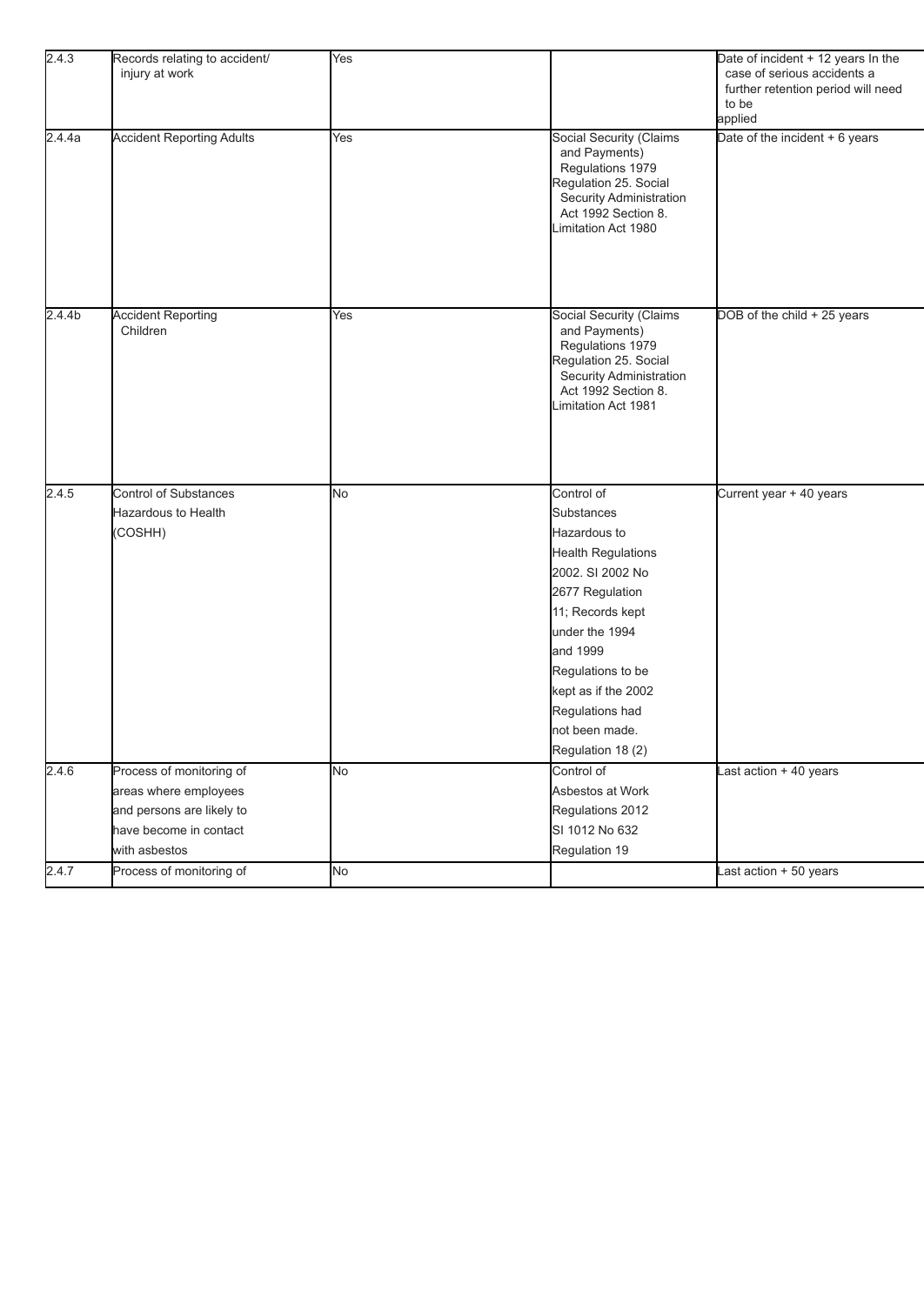<span id="page-14-1"></span><span id="page-14-0"></span>

|       | where<br>employees<br>and<br>areas<br>likely to<br>persons are<br>have<br>become in contact<br>with radiation |     |                                                                                                         |                        |
|-------|---------------------------------------------------------------------------------------------------------------|-----|---------------------------------------------------------------------------------------------------------|------------------------|
| 2.4.8 | Fire Precautions log books                                                                                    | No  |                                                                                                         | Current year + 6 years |
|       | <b>Payroll &amp; Pensions</b>                                                                                 |     |                                                                                                         |                        |
| 2.5.1 | Maternity pay records                                                                                         | Yes | Statutory Maternity Pay<br>(General) Regulations<br>1986 (SI1986/1960),<br>revised 1999<br>(SI1999/567) | Current year + 3 years |
| 2.5.2 | Records held under Retirement<br>Benefits Schemes (Information<br>Powers) Regulations 1995                    | Yes | <b>Retirement Benefits</b><br>Schemes (Information<br>Powers)<br>Regulations 1995                       | Current year + 6 years |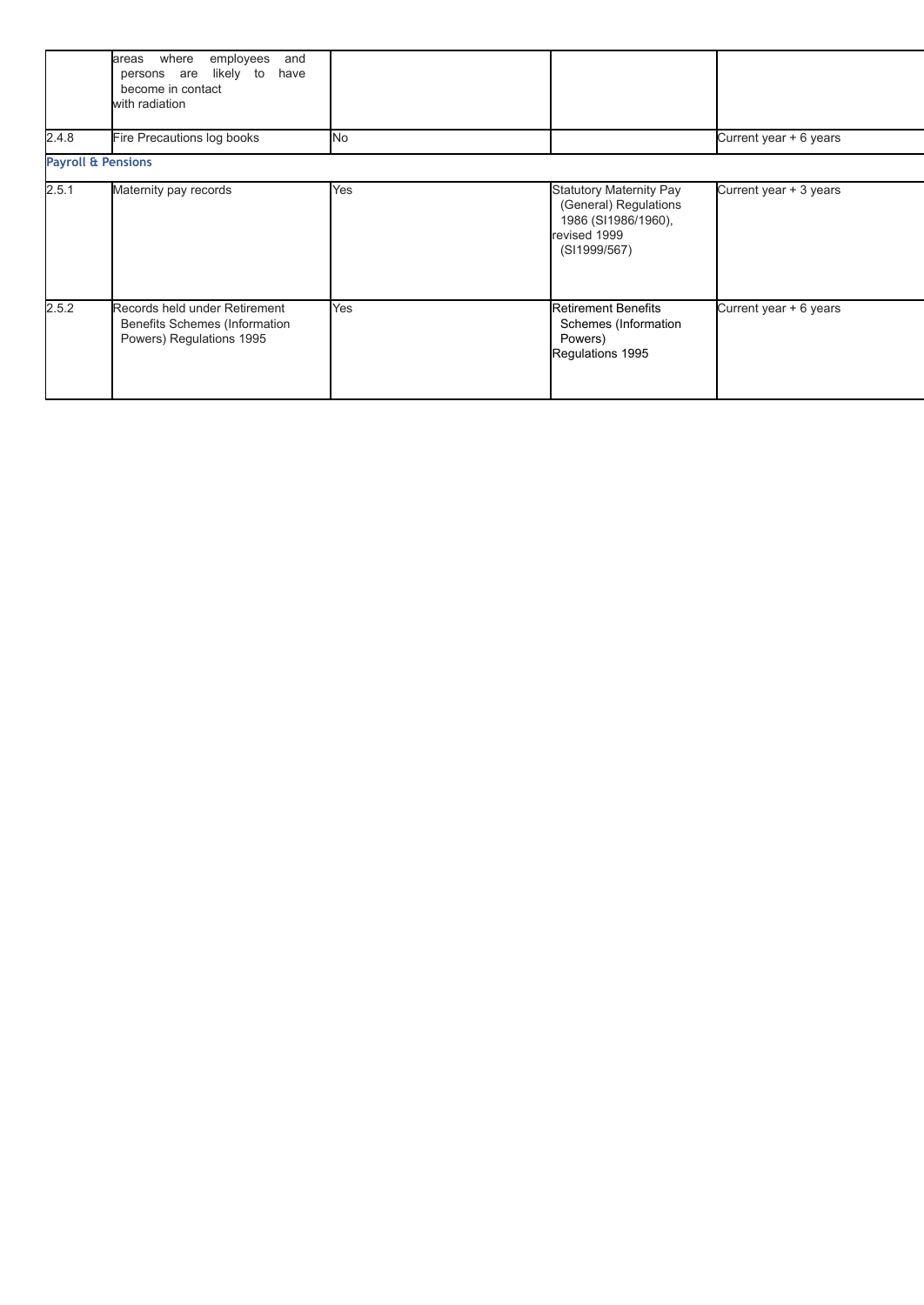#### **Financial Management of the School**

<span id="page-15-3"></span><span id="page-15-2"></span><span id="page-15-1"></span><span id="page-15-0"></span>

| Ref.             | <b>Title</b>                                                                                                                           | <b>Data Protection Issues</b> | <b>Statutory</b><br><b>Provisions</b> | <b>Retention Period</b>                                    |
|------------------|----------------------------------------------------------------------------------------------------------------------------------------|-------------------------------|---------------------------------------|------------------------------------------------------------|
|                  | <b>Risk Management &amp; Insurance</b>                                                                                                 |                               |                                       |                                                            |
| 3.1.1            | Employer's Liability Insurance<br>Certificate                                                                                          | No                            |                                       | Closure of the school + 40 years                           |
|                  | <b>Asset Management</b>                                                                                                                |                               |                                       |                                                            |
| 3.2.1            | Inventories of furniture and equipment No                                                                                              |                               |                                       | Current year + 6 years                                     |
| 3.2.2            | Burglary, theft and vandalism<br>report forms                                                                                          | No                            |                                       | Current year + 6 years                                     |
|                  | <b>Accounts &amp; Statements</b>                                                                                                       |                               |                                       |                                                            |
| 3.3.1            | <b>Annual Accounts</b>                                                                                                                 | No                            |                                       | Current year + 6 years                                     |
| 3.3.2            | coans and grants managed by<br>the school                                                                                              | No                            |                                       | Date of last payment on the loan +<br>12 years then REVIEW |
| 3.3.3            | <b>Student Grant applications</b>                                                                                                      | Yes                           |                                       | Current year + 3 years                                     |
| 3.3.4            | All records relating to the creation<br>and management of budgets<br>including the Annual Budget<br>statement<br>and background papers | No                            |                                       | Life of the budget + 3 years                               |
| 3.3.5            | Invoices, receipts, order<br>books and requisitions, delivery<br>notices                                                               | No                            |                                       | Current financial year + 6 years                           |
| 3.3.6            | Records relating to the collection<br>and banking of monies                                                                            | No.                           |                                       | Current financial year + 6 years                           |
| 3.3.7            | Records relating to the<br>identification and<br>collection of debt                                                                    | No.                           |                                       | Current financial year + 6 years                           |
| <b>Contracts</b> |                                                                                                                                        |                               |                                       |                                                            |
| 3.4.1            | All records relating to the<br>management of contracts<br>under seal                                                                   | No                            | Limitation Act 1980<br>(Section 2)    | ast payment on the contract + 12<br>years                  |
| 3.4.2            | All records relating to the<br>management of contracts under<br>signature                                                              | No                            | Limitation Act 1980<br>(Section 2)    | Last payment on the contract $+6$<br>years                 |
| 3.4.3            | Records relating to the<br>monitoring of contracts                                                                                     | No                            |                                       | Current year + 2 years                                     |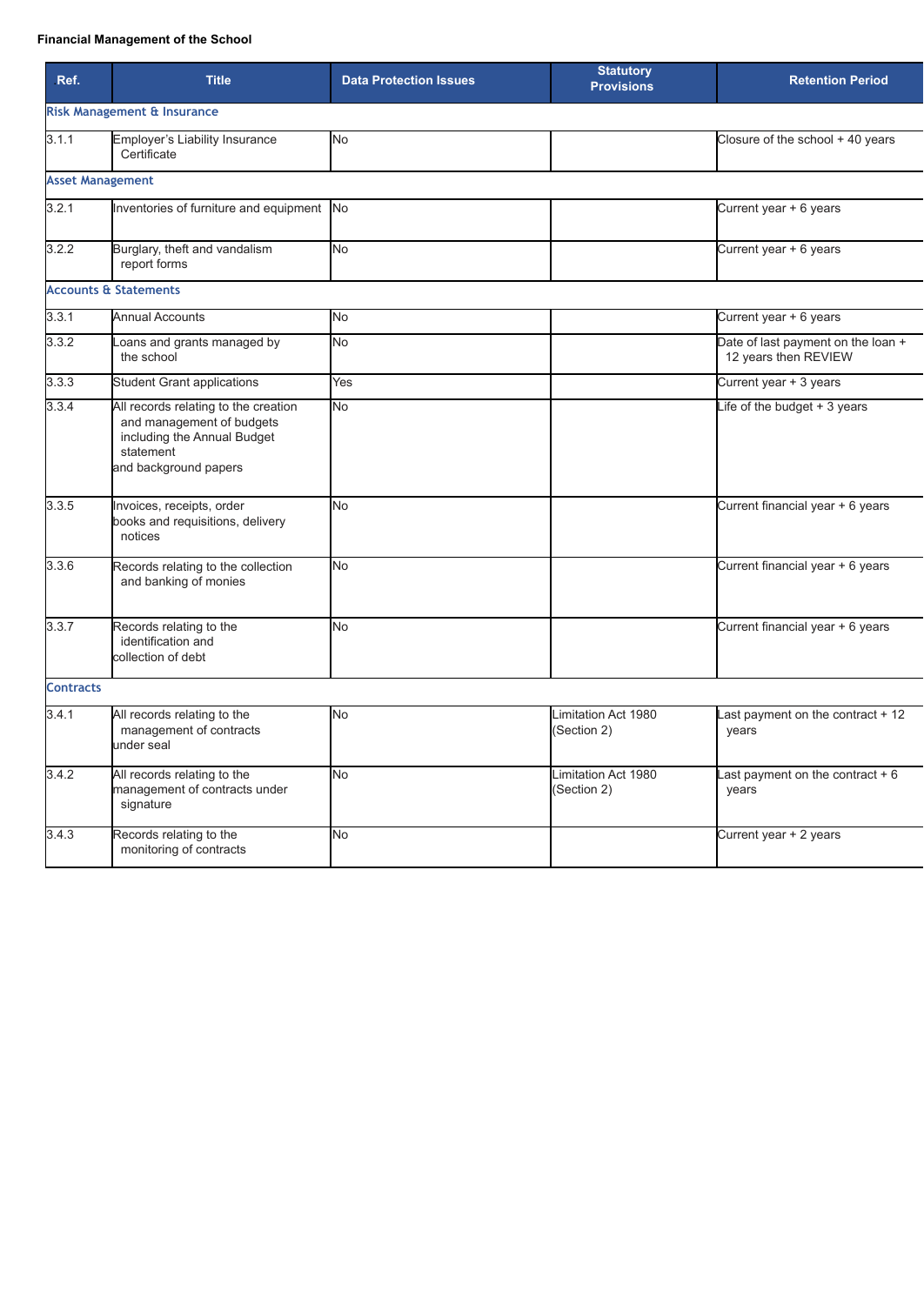| <b>School Funds</b> |                                       |                |                        |
|---------------------|---------------------------------------|----------------|------------------------|
| 3.5.1               | School Fund - Cheque books            | <b>No</b>      | Current year + 6 years |
| 3.5.2               | School Fund - Paying in<br>books      | N <sub>o</sub> | Current year + 6 years |
| 3.5.3               | School Fund - Ledger                  | N <sub>o</sub> | Current year + 6 years |
| 3.5.4               | School Fund - Invoices                | <b>No</b>      | Current year + 6 years |
| 3.5.5               | School Fund - Receipts                | N <sub>o</sub> | Current year + 6 years |
| 3.5.6               | School Fund - Bank<br>statements      | N <sub>o</sub> | Current year + 6 years |
| 3.5.7               | School Fund - Journey Books           | No             | Current year + 6 years |
| <b>School Meals</b> |                                       |                |                        |
| 3.6.1               | <b>Free School Meals</b><br>Registers | Yes            | Current year + 6 years |
| 3.6.2               | School Meals Registers                | Yes            | Current year + 3 years |
| 3.6.3               | <b>School Meals Summary Sheets</b>    | No             | Current year + 3 years |

#### <span id="page-16-1"></span><span id="page-16-0"></span>**Property Management**

| Ref.  | <b>Title</b>                                          | <b>Statutory</b><br><b>Data Protection Issues</b><br><b>Provisions</b> |  | <b>Retention Period</b>                                                                                                                                    |  |
|-------|-------------------------------------------------------|------------------------------------------------------------------------|--|------------------------------------------------------------------------------------------------------------------------------------------------------------|--|
|       | <b>Property Management</b>                            |                                                                        |  |                                                                                                                                                            |  |
| 4.1.1 | Title deeds of properties belonging<br>to the school  | <b>No</b>                                                              |  | <b>PERMANENT</b>                                                                                                                                           |  |
| 4.1.2 | Plans of property belong to the<br>school             | <b>No</b>                                                              |  | These should be retained whilst the<br>building belongs to the school and<br>should be passed onto any new<br>owners if the building is leased or<br>sold. |  |
| 4.1.3 | eases of property leased by or to<br>the school       | No.                                                                    |  | Expiry of lease $+6$ years                                                                                                                                 |  |
| 4.1.4 | Records relating to the<br>letting of school premises | <b>No</b>                                                              |  | Current financial year + 6 years                                                                                                                           |  |
| 4.1.5 | CCTV Register. List of                                | <b>No</b>                                                              |  | The year which for which the register                                                                                                                      |  |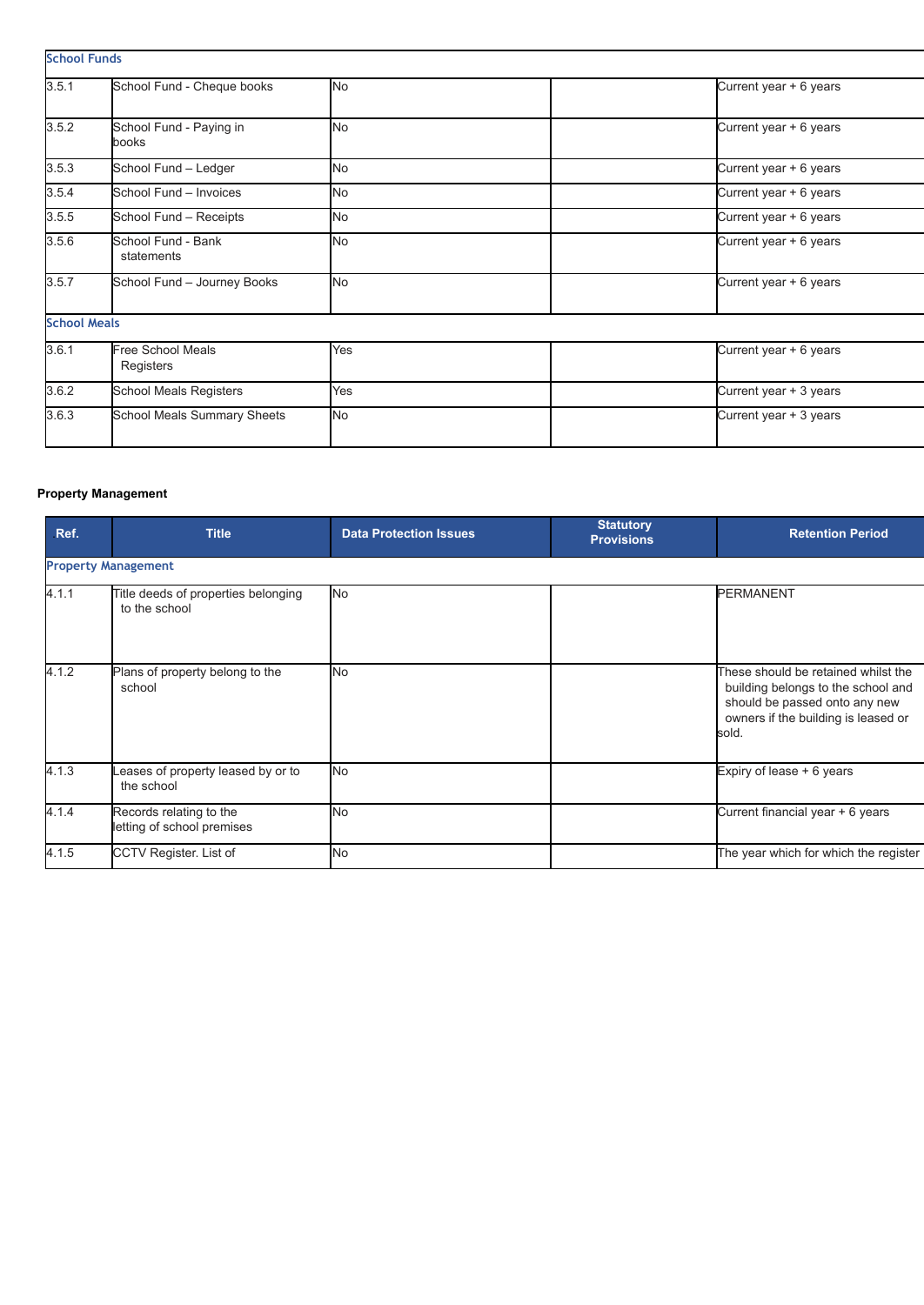<span id="page-17-1"></span><span id="page-17-0"></span>

|                    | CCTV cameras, locations and<br>review outcomes.                                                                                |           | is current $+1$ year                                                                                                                                                                                                                                                                                                                  |
|--------------------|--------------------------------------------------------------------------------------------------------------------------------|-----------|---------------------------------------------------------------------------------------------------------------------------------------------------------------------------------------------------------------------------------------------------------------------------------------------------------------------------------------|
| 4.1.6              | <b>CCTV Recordings:</b><br>Routine automatic<br>recording                                                                      | Yes       | Recordings are overwritten<br>after 30 days                                                                                                                                                                                                                                                                                           |
| 4.1.7              | CCTV Recordings for Investigations.<br>Extracts from recordings to support<br>investigations                                   | Yes       | Retention depends on the type<br>of investigation and who is the<br>investigating body. If it for an<br>external body, the recording<br>can be deleted once a copy is<br>transferred. If it is the<br>organisation's investigation,<br>then it should be retained for<br>the same retention period as<br>the<br>investigation records |
| 4.1.8              | CCTV access requests. Records<br>of requests received for copies<br>of<br><b>CCTV</b> recordings                               | Yes       | Retain for the year to which<br>they relate $+1$ year                                                                                                                                                                                                                                                                                 |
| <b>Maintenance</b> |                                                                                                                                |           |                                                                                                                                                                                                                                                                                                                                       |
| 4.2.1              | All records relating to the<br>maintenance of the school carried out<br>by contractors                                         | <b>No</b> | Current year + 6 years                                                                                                                                                                                                                                                                                                                |
| 4.2.2              | All records relating to the<br>maintenance of the school carried<br>out by school employees including<br>maintenance log books | <b>No</b> | Current year + 6 years                                                                                                                                                                                                                                                                                                                |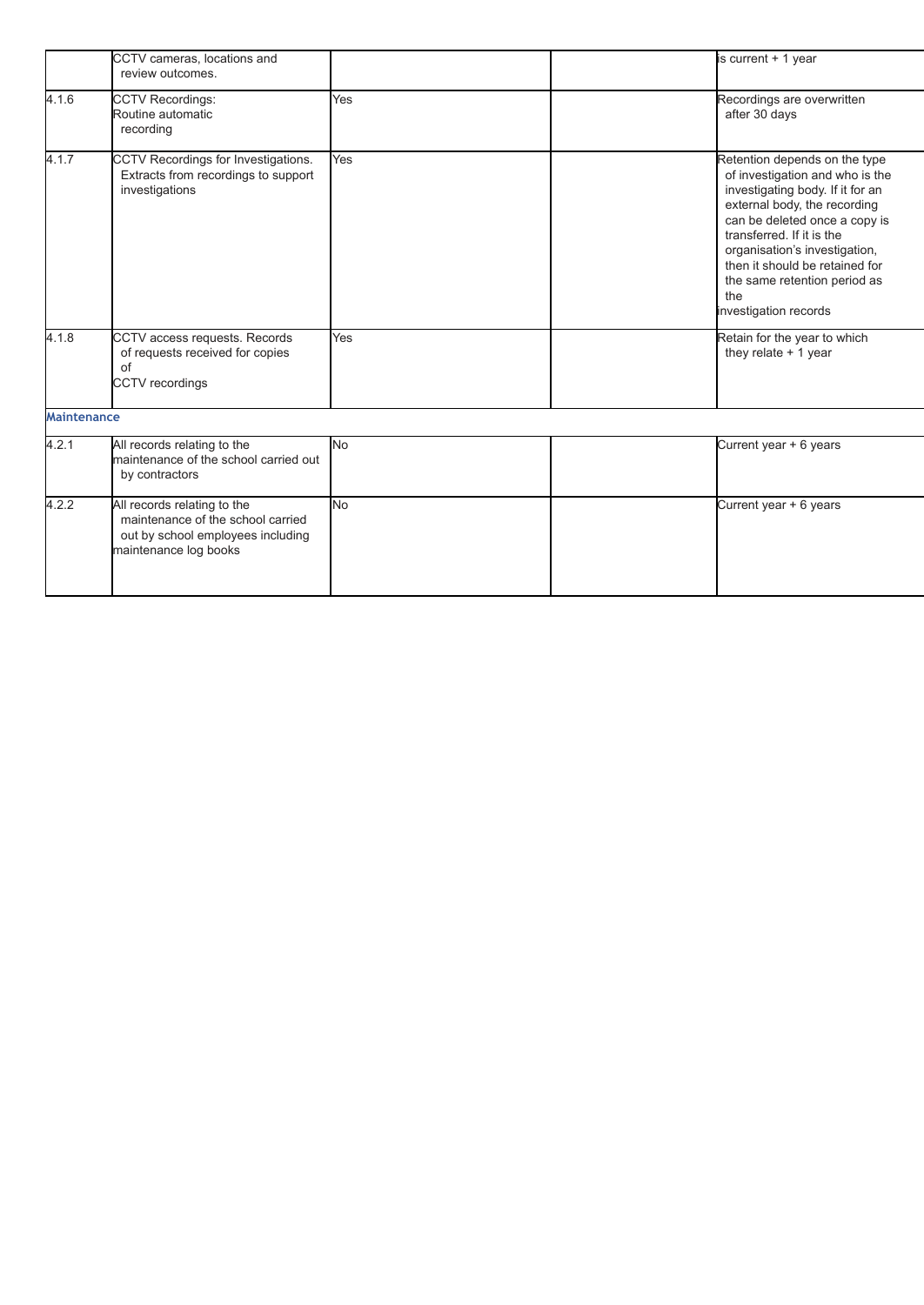#### **Pupil Management**

| Ref.                      | <b>Title</b>                                    | <b>Data Protection Issues</b> | <b>Statutory</b><br><b>Provisions</b>                                                  | <b>Retention Period</b>                                  |
|---------------------------|-------------------------------------------------|-------------------------------|----------------------------------------------------------------------------------------|----------------------------------------------------------|
| <b>Educational Record</b> |                                                 |                               |                                                                                        |                                                          |
| 5.1.1a                    | Pupil's Educational Record:<br>Primary          | $\overline{Yes}$              | The Education (Pupil<br>Information) (England)<br>Regulations 2005<br>SI 2005 No. 1437 | Retain whilst the child remains<br>at the primary school |
| 5.1.2a                    | Examination Results - Pupil Copies:<br>Public   | Yes                           |                                                                                        | This information should be<br>added to the pupil file    |
| 5.1.2 <sub>b</sub>        | Examination Results - Pupil Copies:<br>Internal |                               |                                                                                        | This information should be<br>added to the pupil file    |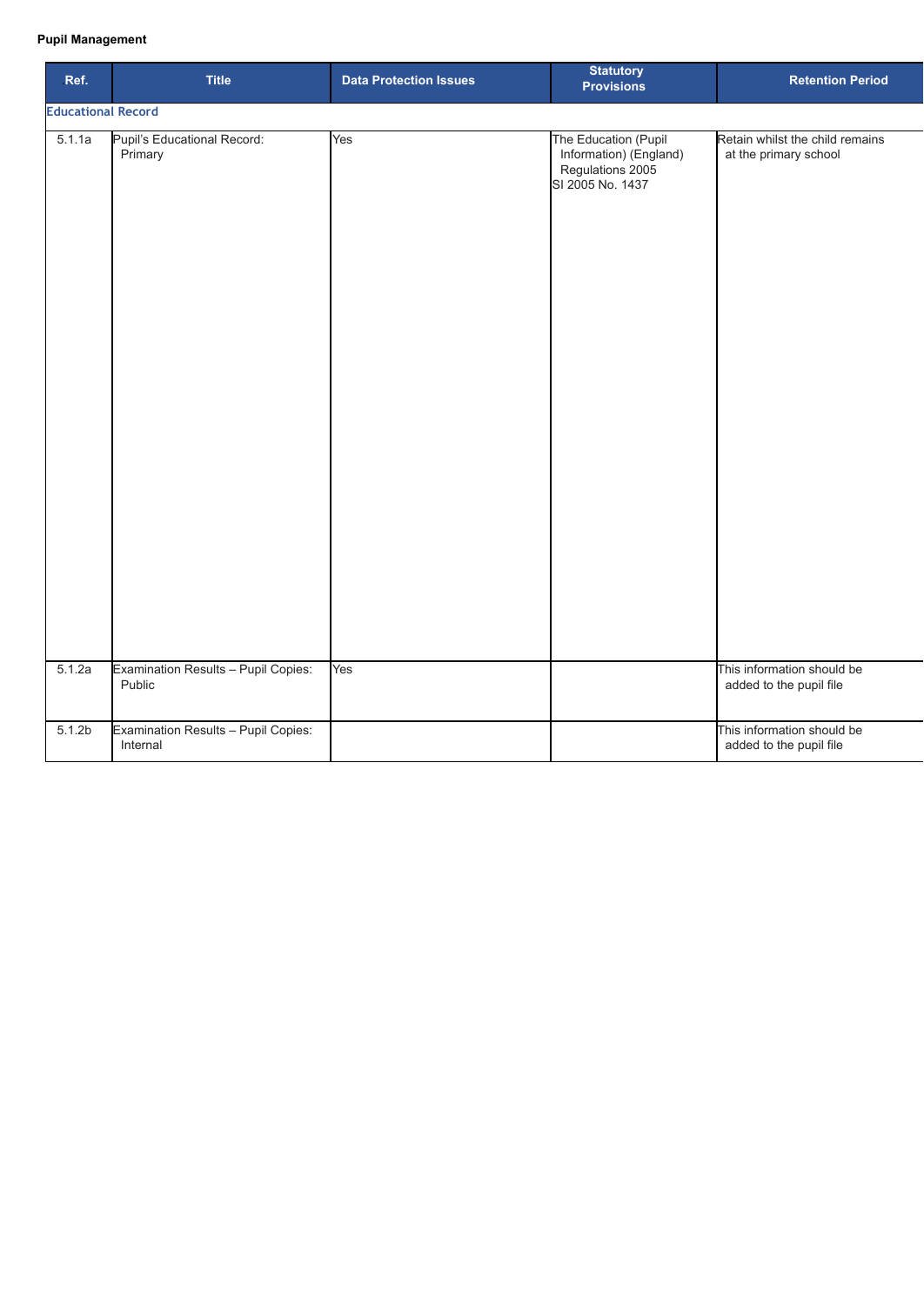<span id="page-19-0"></span>

| 5.1.3 | Child Protection information held<br>on pupil file        | Yes | 'Keeping children safe in<br>education Statutory<br>guidance for schools and<br>colleges March 2015";<br>"Working together to<br>safeguard children. A<br>guide to inter-agency<br>working to safeguard and<br>promote the welfare of<br>children<br>March 2015" | If any records relating to child<br>protection issues are placed<br>on the pupil file, it should be<br>in a sealed envelope and then<br>retained for the same period<br>of time as the pupil file.                                                                                     |
|-------|-----------------------------------------------------------|-----|------------------------------------------------------------------------------------------------------------------------------------------------------------------------------------------------------------------------------------------------------------------|----------------------------------------------------------------------------------------------------------------------------------------------------------------------------------------------------------------------------------------------------------------------------------------|
| 5.1.4 | Child protection<br>information held in<br>separate files | Yes | Keeping children safe in<br>education Statutory<br>guidance for schools and<br>colleges March 2015";<br>"Working together to<br>safeguard children. A<br>guide to inter- agency<br>working to safeguard and<br>promote the welfare of<br>children<br>March 2015" | DOB of the child + 25 years<br>then review. This retention<br>period was agreed in<br>consultation with the<br>Safeguarding Children Group<br>on the understanding that the<br>principal copy of this<br>information will be found on<br>the Local Authority Social<br>Services record |
| 5.2.1 | Attendance Registers                                      | Yes | School attendance:<br>Departmental advice for<br>maintained schools,<br>academies, independent<br>schools and local<br>authorities<br>01/10/2014                                                                                                                 | Every entry in the attendance<br>register must be preserved for a<br>period of three years after the<br>date on which the entry was<br>made.                                                                                                                                           |
| 5.2.2 | Correspondence relating to<br>authorised absence          |     | Education Act 1996<br>Section 7                                                                                                                                                                                                                                  | Current academic year + 2 years                                                                                                                                                                                                                                                        |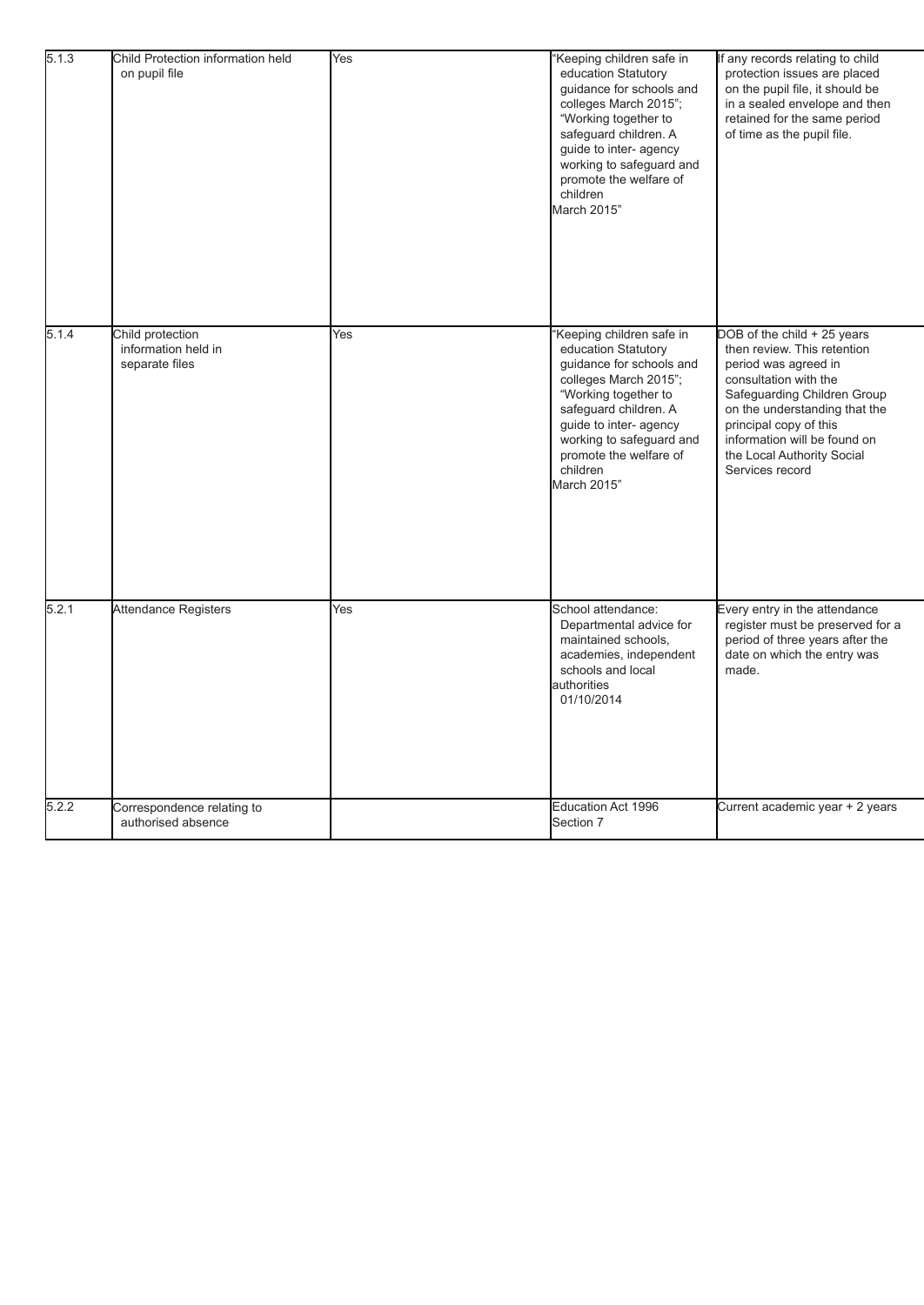<span id="page-20-0"></span>

| 5.3.1 | Special Educational Needs files,                                                                                   | Yes | Limitation Act 1980                                                                       | Date of Birth of the pupil + 25 years                                                           |
|-------|--------------------------------------------------------------------------------------------------------------------|-----|-------------------------------------------------------------------------------------------|-------------------------------------------------------------------------------------------------|
|       | reviews and Individual Education<br>Plans                                                                          |     | (Section 2)                                                                               |                                                                                                 |
| 5.3.2 | Statement maintained under<br>section 234 of the Education Act<br>1990 and any amendments made<br>to the statement | Yes | Education Act 1996 Special<br><b>Educational Needs and</b><br>Disability Act 2001 Section | Date of birth of the pupil + 25<br>years [This would normally be<br>retained on the pupil file] |
| 5.3.3 | Advice and information provided<br>to parents regarding<br>educational<br>needs                                    | Yes | Special Educational Needs<br>and Disability Act 2001<br>Section 2                         | Date of birth of the pupil + 25<br>years [This would normally<br>be retained on the pupil file] |
| 5.3.4 | <b>Accessibility Strategy</b>                                                                                      | Yes | Special Educational<br><b>Needs and Disability Act</b><br>2001 Section 14                 | Date of birth of the pupil                                                                      |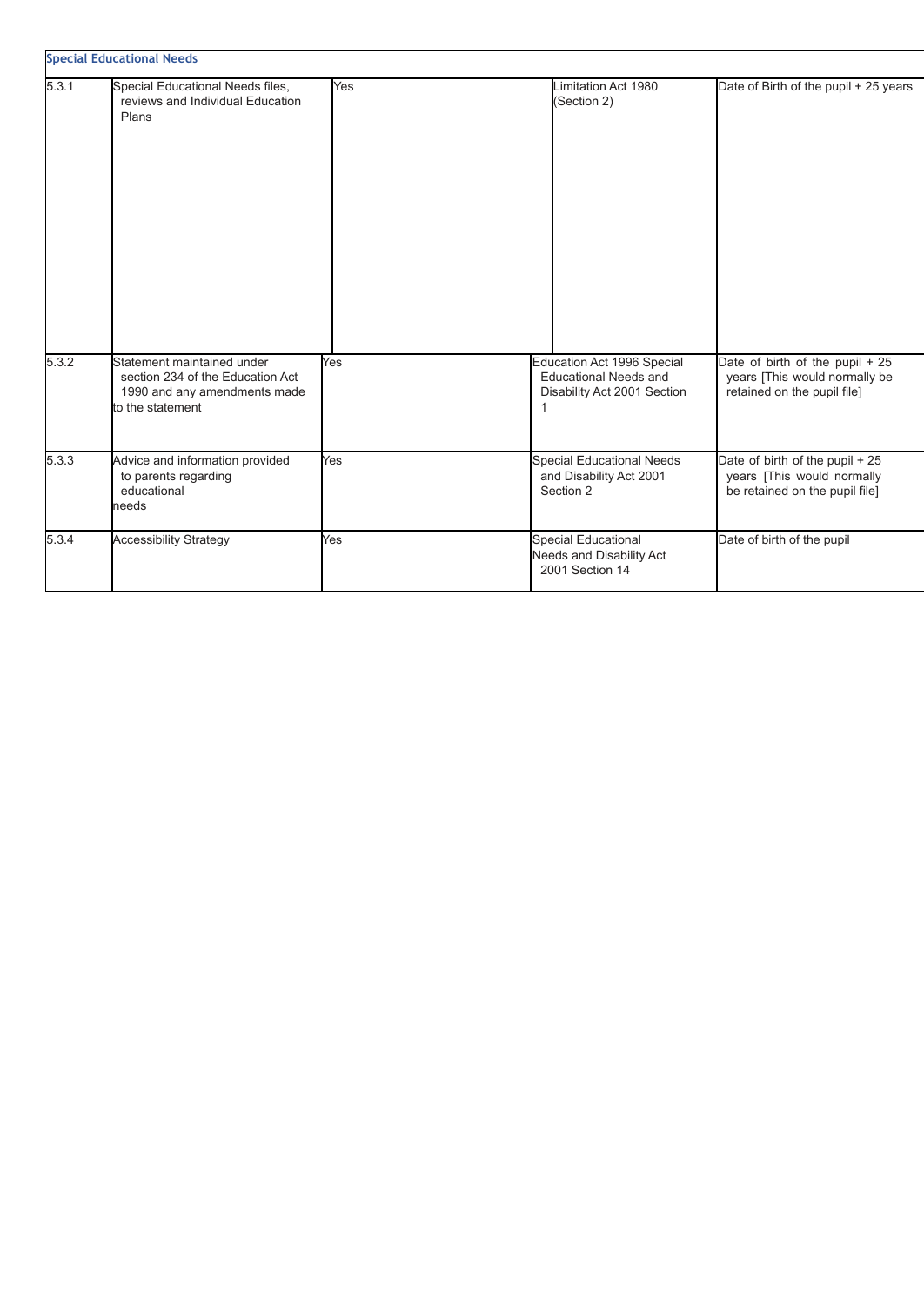#### **Curriculum Management**

<span id="page-21-0"></span>

| Ref.               | <b>Title</b>                                       | <b>Statutory</b><br><b>Data Protection Issues</b><br><b>Provisions</b> |  | <b>Retention Period</b>                                                                                                                                                                                                                                                                                                                        |
|--------------------|----------------------------------------------------|------------------------------------------------------------------------|--|------------------------------------------------------------------------------------------------------------------------------------------------------------------------------------------------------------------------------------------------------------------------------------------------------------------------------------------------|
|                    | <b>Statistics &amp; Management Information</b>     |                                                                        |  |                                                                                                                                                                                                                                                                                                                                                |
| 6.1.1              | Curriculum returns                                 | No                                                                     |  | Current year + 3 years                                                                                                                                                                                                                                                                                                                         |
| 6.1.2a             | Examination Results (Schools Copy)                 | Yes                                                                    |  | Current year + 6 years                                                                                                                                                                                                                                                                                                                         |
| 6.1.2 <sub>b</sub> | <b>SATS records - Results</b>                      | Yes                                                                    |  | The SATS results should be<br>recorded on the pupil's<br>educational file and will<br>therefore be retained until the<br>pupil reaches the age of 25<br>years. The school may wish<br>to keep a composite record of<br>all the whole year SATs<br>results. These could be kept<br>for current year $+ 6$ years to<br>allow suitable comparison |
| 6.1.2c             | SATS records - Examination<br>Papers               | Yes                                                                    |  | The examination papers should<br>be kept until any<br>appeals/validation process is<br>complete                                                                                                                                                                                                                                                |
| 6.1.3              | <b>Published Admission Number</b><br>(PAN) Reports | Yes                                                                    |  | Current year + 6 years                                                                                                                                                                                                                                                                                                                         |
| 6.1.4              | Value Added and<br>Contextual Data                 | Yes                                                                    |  | Current year + 6 years                                                                                                                                                                                                                                                                                                                         |
| 6.1.5              | Self-Evaluation Forms                              | Yes                                                                    |  | Current year + 6 years                                                                                                                                                                                                                                                                                                                         |
|                    | <b>Implementation of Curriculum</b>                |                                                                        |  |                                                                                                                                                                                                                                                                                                                                                |
| 6.2.1              | <b>Schemes of Work</b>                             | No                                                                     |  | Current year + 1 year                                                                                                                                                                                                                                                                                                                          |
| 6.2.2              | Timetable                                          | No.                                                                    |  | Current year + 1 year                                                                                                                                                                                                                                                                                                                          |
| 6.2.3              | <b>Class Record Books</b>                          | <b>No</b>                                                              |  | Current year + 1 year                                                                                                                                                                                                                                                                                                                          |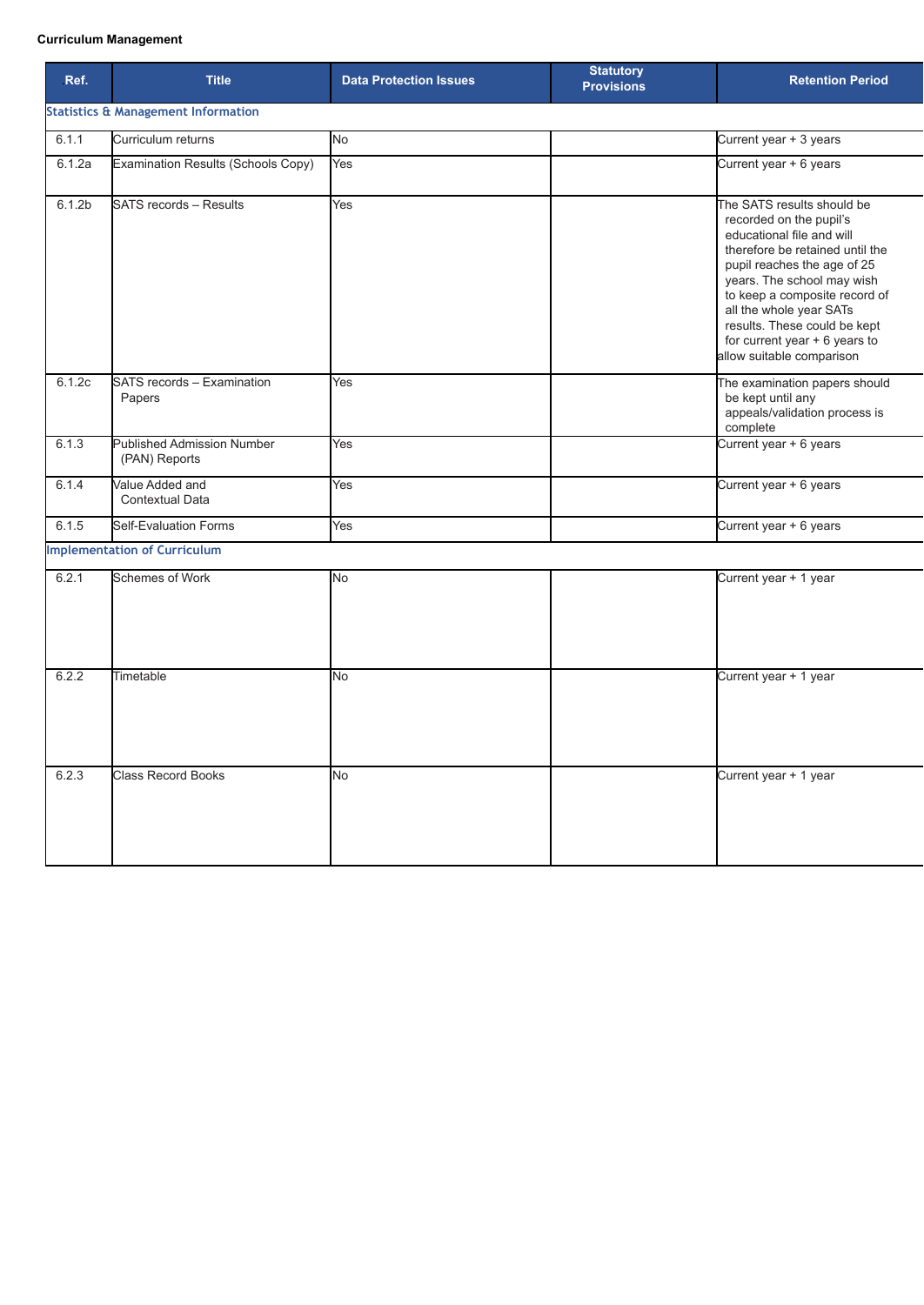| 6.2.4 | <b>Mark Books</b>      | <b>No</b> | Current year + 1 year                                                                                                                                                        | It may be appropriate to<br>review these records at<br>the end of each year<br>and allocate a further<br>retention period or<br><b>SECURE</b><br><b>DISPOSAL</b> |
|-------|------------------------|-----------|------------------------------------------------------------------------------------------------------------------------------------------------------------------------------|------------------------------------------------------------------------------------------------------------------------------------------------------------------|
| 6.2.5 | Record of homework set | <b>No</b> | Current year + 1 year                                                                                                                                                        |                                                                                                                                                                  |
| 6.2.6 | Pupils' Work           | <b>No</b> | Where possible pupils' work<br>should be returned to the<br>pupil at the end of the<br>academic year if this is not<br>the school's policy then<br>current year $+1$<br>vear | <b>ISECURE DISPOSAL</b>                                                                                                                                          |

#### <span id="page-22-0"></span>**Extra-Curricular Activities**

<span id="page-22-1"></span>

| Ref.  | <b>Title</b>                                                                                                               | <b>Data Protection</b><br><b>Issues</b> | <b>Statutory</b><br><b>Provisions</b>                                                                                                                                                                                                | <b>Retention</b><br><b>Period</b>                                                                                                                                                                             |                                                                                                                                                                                                                                                                                      |
|-------|----------------------------------------------------------------------------------------------------------------------------|-----------------------------------------|--------------------------------------------------------------------------------------------------------------------------------------------------------------------------------------------------------------------------------------|---------------------------------------------------------------------------------------------------------------------------------------------------------------------------------------------------------------|--------------------------------------------------------------------------------------------------------------------------------------------------------------------------------------------------------------------------------------------------------------------------------------|
|       | <b>Educational Visits outside the Classroom</b>                                                                            |                                         |                                                                                                                                                                                                                                      |                                                                                                                                                                                                               |                                                                                                                                                                                                                                                                                      |
| 7.1.1 | Records created by schools to obtain<br>approval to run an Educational Visit<br>outside the Classroom - Primary<br>Schools | <b>No</b>                               | <b>Outdoor Education</b><br><b>Advisers' Panel National</b><br><b>Guidance website</b><br>http://oeapng.info<br>specifically Section 3 -<br>"Legal Framework and<br><b>Employer Systems</b> " and<br>Section 4 -<br>"Good Practice". | Date of visit + 14 years                                                                                                                                                                                      | <b>SECURE DISPOSAL</b>                                                                                                                                                                                                                                                               |
| 7.1.2 | Parental consent forms for school<br>trips where there has been no major<br>incident                                       | Yes                                     |                                                                                                                                                                                                                                      | Conclusion of the trip                                                                                                                                                                                        | Although the consent<br>forms could be retained<br>for $DOB + 22$ years, the<br>requirement for them<br>being needed is low and<br>most schools do not<br>have the storage<br>capacity to retain every<br>single<br>consent form issued<br>by the school for<br>this period of time. |
| 7.1.3 | Parental permission slips for school<br>trips - where there has been a<br>major incident                                   | Yes                                     | imitation Act 1980<br>(Section 2)                                                                                                                                                                                                    | DOB of the pupil<br>involved in the<br>incident + 25 years.<br>The permission slips<br>for all pupils on the<br>trip need to<br>be retained to show<br>that the rules, had<br>been followed for<br>all pupils | <b>SECURE DISPOSAL</b>                                                                                                                                                                                                                                                               |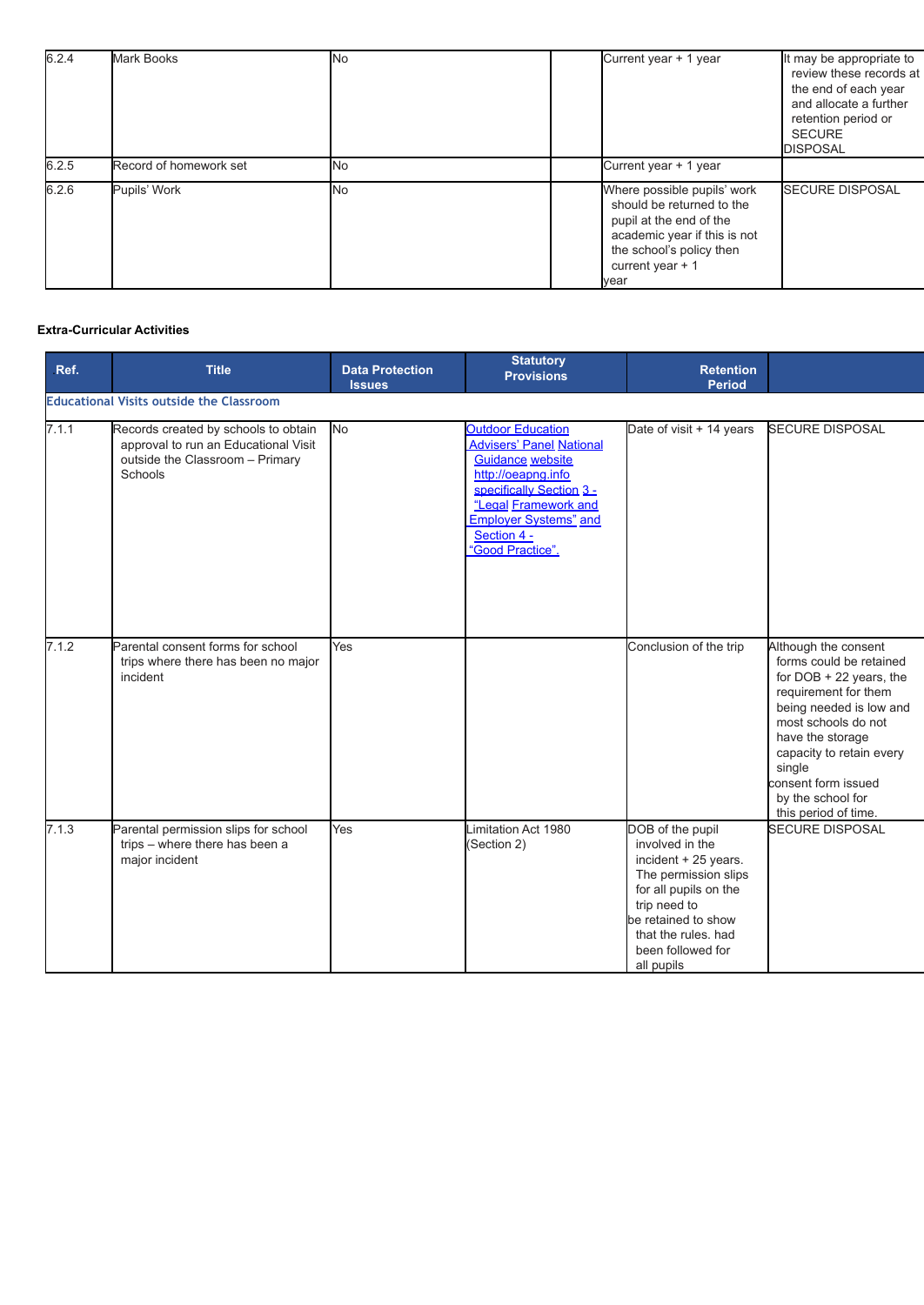<span id="page-23-0"></span>

|                       | <b>Walking Bus</b>                                                                                                        |     |                                                                                                                                                                                                                                                                                                                                                                                                            |  |  |  |
|-----------------------|---------------------------------------------------------------------------------------------------------------------------|-----|------------------------------------------------------------------------------------------------------------------------------------------------------------------------------------------------------------------------------------------------------------------------------------------------------------------------------------------------------------------------------------------------------------|--|--|--|
| 7.2.1                 | <b>Walking Bus Registers</b>                                                                                              | Yes | Date of register + 3 years. This takes<br>SECURE DISPOSAL, [If these<br>into account the fact that if there is<br>records are retained electronically<br>any back-up copies should be<br>an incident requiring an accident<br>destroyed at the same time]<br>report the register will be submitted<br>with the accident report and kept for<br>the period of<br>time required<br>for accident<br>reporting |  |  |  |
| <b>Family Liaison</b> |                                                                                                                           |     |                                                                                                                                                                                                                                                                                                                                                                                                            |  |  |  |
| 7.3.1                 | Day Books                                                                                                                 | Yes | Current year + 2 years then review                                                                                                                                                                                                                                                                                                                                                                         |  |  |  |
| 7.3.2                 | Reports for outside agencies - where<br>the report has been included on the<br>case file created by<br>the outside agency | Yes | Whilst child is attending school and<br>then destroy                                                                                                                                                                                                                                                                                                                                                       |  |  |  |
| 7.3.3                 | Referral forms                                                                                                            | Yes | While the referral is current                                                                                                                                                                                                                                                                                                                                                                              |  |  |  |
| 7.3.4                 | Contact data sheets                                                                                                       | Yes | Current year then review, if contact<br>is no longer active then destroy                                                                                                                                                                                                                                                                                                                                   |  |  |  |
| 7.3.5                 | Contact database entries                                                                                                  | Yes | Current year then review, if contact<br>is no longer active then destroy                                                                                                                                                                                                                                                                                                                                   |  |  |  |
| 7.3.6                 | <b>Group Registers</b>                                                                                                    | Yes | Current year + 2 years                                                                                                                                                                                                                                                                                                                                                                                     |  |  |  |

#### <span id="page-23-1"></span>**Central Government and Local Authority**

<span id="page-23-2"></span>

| Ref.       | <b>Title</b>                                                        | <b>Data Protection</b><br><b>Issues</b> | <b>Statutory</b><br><b>Provisions</b> | <b>Retention</b><br><b>Period</b>        |                          |
|------------|---------------------------------------------------------------------|-----------------------------------------|---------------------------------------|------------------------------------------|--------------------------|
| <b>LEA</b> |                                                                     |                                         |                                       |                                          |                          |
| 8.1.1      | Attendance Returns                                                  | Yes                                     |                                       | Current year + 1 year                    | <b>ISECURE DISPOSAL</b>  |
| 8.1.2      | <b>School Census Returns</b>                                        | <b>INo</b>                              |                                       | Current year + 5 years                   | <b>I</b> SECURE DISPOSAL |
| 8.1.3      | Circulars and other information sent<br>from the<br>Local Authority | <b>No</b>                               |                                       | Operational use                          | <b>ISECURE DISPOSAL</b>  |
|            | <b>Central Government</b>                                           |                                         |                                       |                                          |                          |
| 8.2.1      | OFSTED reports and papers                                           | <b>No</b>                               |                                       | Life of the report then<br><b>REVIEW</b> | <b>ISECURE DISPOSAL</b>  |
| 8.2.2      | Returns made to central<br>government                               | <b>I</b> No                             |                                       | Current year + 6 years                   | <b>SECURE DISPOSAL</b>   |
| 8.2.3      | Circulars and other information<br>sent from<br>central government  | <b>No</b>                               |                                       | Operational use                          | <b>SECURE DISPOSAL</b>   |